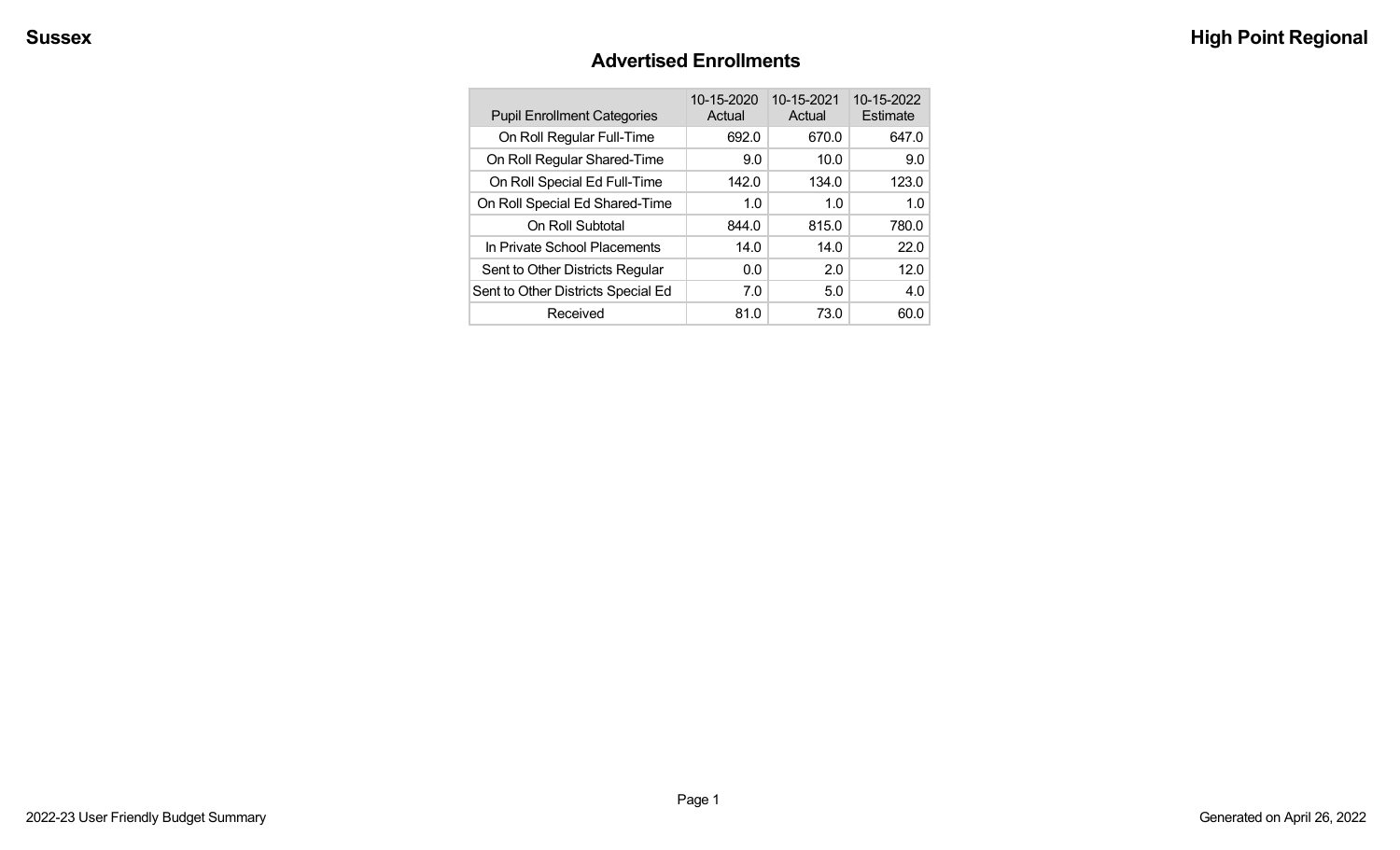#### **Advertised Revenues**

| <b>Budget Category</b>                            | Description                                                      | Account      | 2020-21<br>Actual     | 2021-22<br>Revised | 2022-23<br>Proposed |
|---------------------------------------------------|------------------------------------------------------------------|--------------|-----------------------|--------------------|---------------------|
|                                                   | Local Tax Levy                                                   | 10-1210      | 16,572,883            | 16,904,341         | 17,242,428          |
|                                                   | <b>Total Tuition</b>                                             | 10-1300      | 1,314,806             | 1,302,756          | 1,022,580           |
|                                                   | Transportation Fees from Other Local Education Authorities       | 10-1420-1440 | 1,000                 | $\Omega$           |                     |
| <b>General Fund Revenues from Local Sources</b>   | <b>Unrestricted Miscellaneous Revenues</b>                       | 10-1XXX      | 33,207                | 35,000             | 28,000              |
|                                                   | Interest Earned on Maintenance Reserve                           | 10-1XXX      | 72                    | 4                  | 0                   |
|                                                   | Interest Earned on Capital Reserve Funds                         | 10-1XXX      | 349                   | 1,640              | 1,000               |
|                                                   | <b>Total Revenues from Local Sources</b>                         |              | 17,922,317            | 18,243,741         | 18,294,008          |
|                                                   | School Choice Aid                                                | 10-3116      | 34,361                | 48,920             | 58,650              |
|                                                   | <b>Categorical Transportation Aid</b>                            | 10-3121      | 748,822               | 748,822            | 748,822             |
|                                                   | <b>Extraordinary Aid</b>                                         | 10-3131      | 343,659               | 225,000            | 225,000             |
|                                                   | <b>Categorical Special Education Aid</b>                         | 10-3132      | 702,032               | 702,032            | 702,032             |
| <b>General Fund Revenues from State Sources</b>   | <b>Equalization Aid</b>                                          | 10-3176      | 3,333,742             | 2,521,950          | 1,927,657           |
|                                                   | <b>Categorical Security Aid</b>                                  | 10-3177      | 86,130                | 86,130             | 86,130              |
|                                                   | <b>Other State Aids</b>                                          | 10-3XXX      | 15,660                | $\Omega$           |                     |
|                                                   | State Reimbursements from Securing Our Childrens Future Bond Act | 10-3256      | 24,347                | $\Omega$           | $\Omega$            |
|                                                   | <b>Total Revenues from State Sources</b>                         |              | 5,288,753             | 4,332,854          | 3,748,291           |
| <b>General Fund Revenues from Federal Sources</b> | <b>Medicaid Reimbursement</b>                                    | 10-4200      | 8,635                 | 21,758             | 21,490              |
|                                                   | <b>Total Revenues from Federal Sources</b>                       |              | 8,635                 | 21,758             | 21,490              |
|                                                   | <b>Budgeted Fund Balance-Operating Budget</b>                    | 10-303       | $\mathbf{0}$          | 10,000             | 632,309             |
| <b>General Fund Revenues from Other Sources</b>   | Withdrawal from Maintenance Reserve                              | 10-310       | $\Omega$              | 150,000            |                     |
|                                                   | Adjustment for Prior Year Encumbrances                           |              | $\Omega$              | 846,465            | $\Omega$            |
|                                                   | Actual Revenues (Over)/Under Expenditures                        |              | $-2,480,333$          | $\Omega$           | $\Omega$            |
| <b>General Fund Revenues</b>                      | <b>Total Operating Budget</b>                                    |              | 20,739,372 23,604,818 |                    | 22,696,098          |
|                                                   | <b>Student Activity Fund Revenue</b>                             | 20-1760      | 109,366               | $\mathbf{0}$       | 0                   |
| Special Revenue Fund Revenues from Local Sources  | Scholarship Fund Revenue                                         | 20-1770      | 17,099                | $\mathbf{0}$       | 0                   |
|                                                   | <b>Total Revenues from Local Sources</b>                         | 20-1XXX      | 126,465               | $\mathbf{0}$       | 0                   |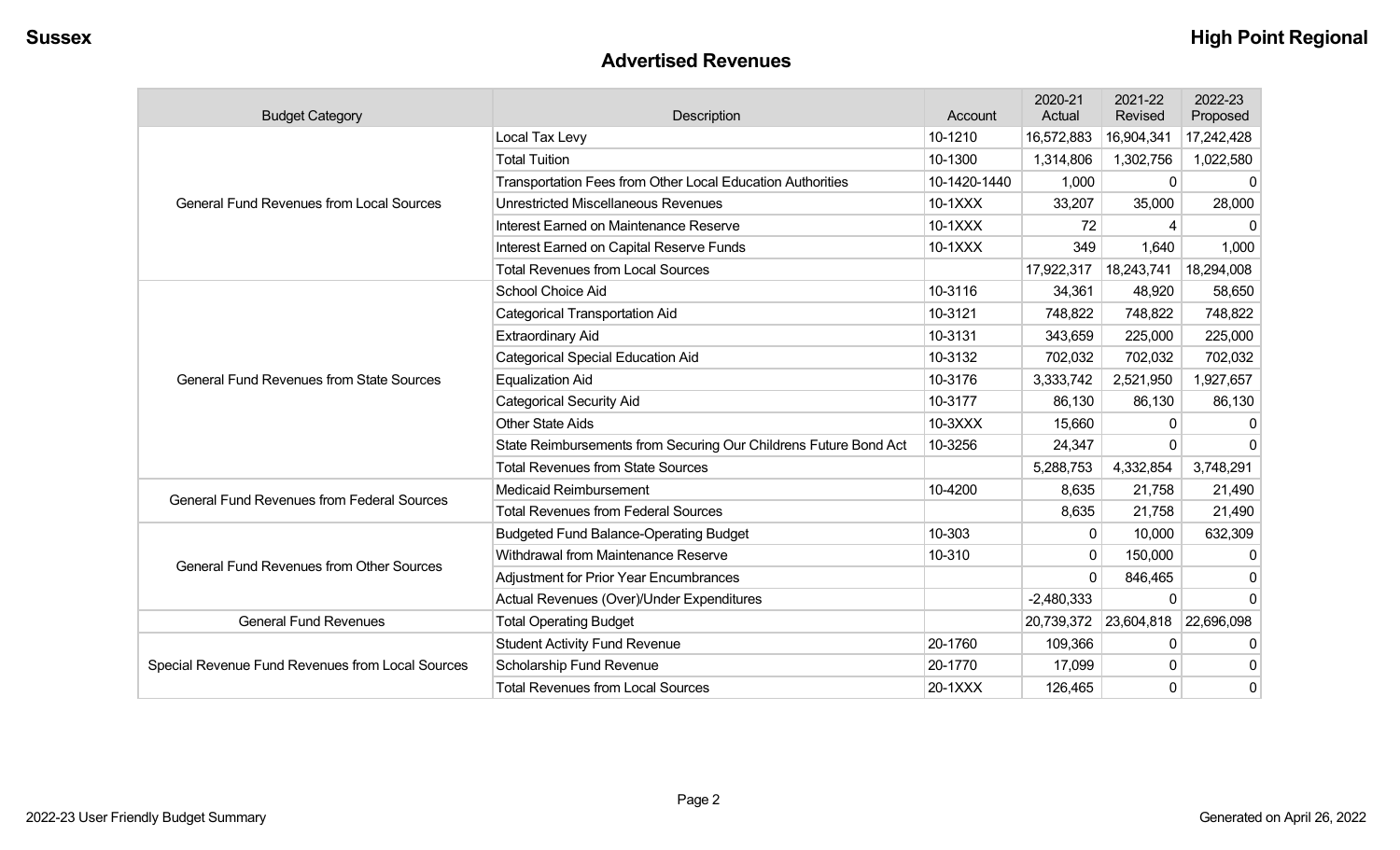#### **Advertised Revenues**

| <b>Budget Category</b>                             | Description                                    | Account      | 2020-21<br>Actual     | 2021-22<br>Revised               | 2022-23<br>Proposed |
|----------------------------------------------------|------------------------------------------------|--------------|-----------------------|----------------------------------|---------------------|
|                                                    | Title I                                        | 20-4411-4416 | 35,872                | 110,085                          | 42,697              |
|                                                    | Title II                                       | 20-4451-4455 | 7,677                 | 24,885                           | 9,211               |
|                                                    | Title IV                                       | 20-4471-4474 | 180                   | 19,820                           | 6,141               |
|                                                    | <b>ARP-IDEA Basic</b>                          | 20-4419      | 0                     | 38,361                           | $\Omega$            |
|                                                    | IDEA Part B (Handicapped)                      | 20-4420-4429 | 210,161               | 204,478                          | 148,096             |
|                                                    | <b>Vocational Education</b>                    | 20-4430      | 26,327                | 28,363                           | 8,019               |
|                                                    | <b>ARP-ESSER</b>                               | 20-4540      |                       | $\Omega$                         | 496,119             |
| Special Revenue Fund Revenues from Federal Sources | <b>CARES Act Education Stabilization Fund</b>  | 20-4530      | 33,617                | 30,231                           | 0                   |
|                                                    | <b>CARES-Digital Divide Grant</b>              | 20-4531      | 11,041                |                                  | 0                   |
|                                                    | Coronavirus Relief Fund (CRF)                  | 20-4532      | 34,967                | 777                              | 0                   |
|                                                    | CRRSA Act-ESSER II                             | 20-4534      | 0                     | 228,355                          | 0                   |
|                                                    | <b>CRRSA Act-Learning Acceleration Grant</b>   | 20-4535      |                       | 25,000                           | 0                   |
|                                                    | <b>CRRSA Act-Mental Health Grant</b>           | 20-4536      |                       | 45,000                           | $\mathbf{0}$        |
|                                                    | <b>Total Revenues from Federal Sources</b>     |              | 359,842               | 755,355                          | 710,283             |
| Special Revenue Fund Revenues                      | <b>Total Grants and Entitlements</b>           |              | 502,500               | 755,355                          | 710,283             |
| All Fund Revenues                                  | <b>Total Revenues/Sources</b>                  |              | 21,241,872 24,360,173 |                                  | 23,406,381          |
| Revenues Net of Transfers                          | <b>Total Revenues/Sources Net of Transfers</b> |              |                       | 21,241,872 24,360,173 23,406,381 |                     |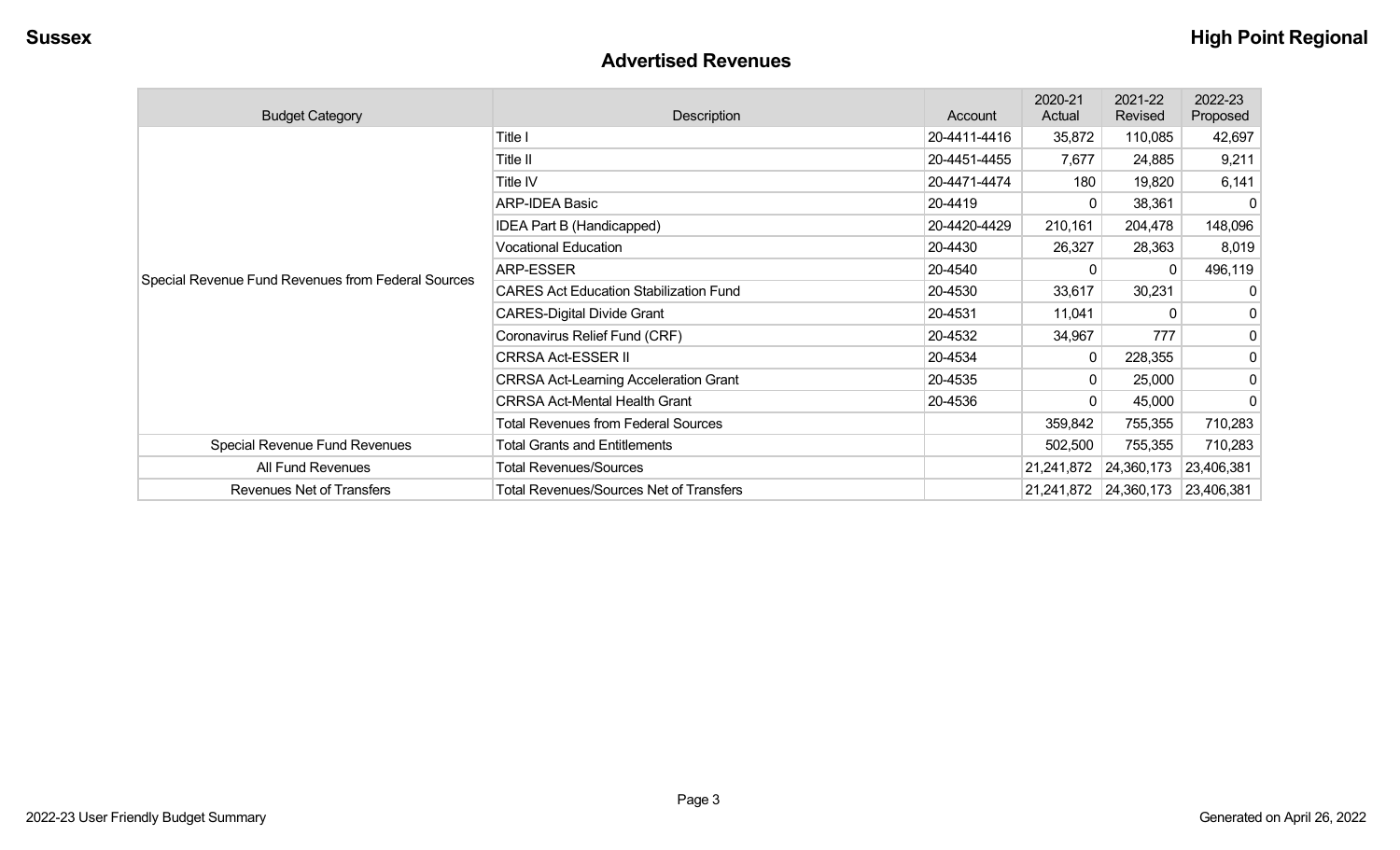# **Advertised Appropriations**

| <b>Budget Category</b>                               | Description                                                                        | Account        | 2020-21<br>Actual | 2021-22<br>Revised    | 2022-23<br>Proposed |
|------------------------------------------------------|------------------------------------------------------------------------------------|----------------|-------------------|-----------------------|---------------------|
|                                                      | <b>Regular Programs-Instruction</b>                                                | 11-1XX-100-XXX | 6,311,963         | 6,389,119             | 5,930,499           |
|                                                      | <b>Special Education-Instruction</b>                                               | 11-2XX-100-XXX | 1,533,778         | 1,555,427             | 1,534,436           |
|                                                      | <b>Bilingual Education-Instruction</b>                                             | 11-240-100-XXX | $\mathbf{0}$      | 300                   | 300                 |
| General Fund Current Expenses for Instruction        | School-Sponsored Cocurricular or Extracurricular Activities-Instruction            | 11-401-100-XXX | 137,496           | 168,587               | 192,000             |
|                                                      | School-Sponsored Athletics-Instruction                                             | 11-402-100-XXX | 751,000           | 784,760               | 811,864             |
|                                                      | Summer School                                                                      | 11-422-XXX-XXX | $\Omega$          | 19,261                | 30,000              |
|                                                      | Undistributed Expenditures-Instruction (Tuition)                                   | 11-000-100-XXX | 1,701,072         | 2,454,401             | 2,346,320           |
|                                                      | Undistributed Expenditures-Health Services                                         | 11-000-213-XXX | 91,908            | 107,626               | 115,042             |
|                                                      | Undistributed Expenditures-Speech, OT, PT and Related Services                     | 11-000-216-XXX | 177,757           | 174,143               | 169,681             |
|                                                      | Undistributed Expenditures-Other Support Services, Students-Extraordinary Services | 11-000-217-XXX | 37,521            | 18,900                | 52,634              |
|                                                      | Undistributed Expenditures-Guidance                                                | 11-000-218-XXX | 485,864           | 538,661               | 350,154             |
|                                                      | Undistributed Expenditures-Child Study Teams                                       | 11-000-219-XXX | 624,401           | 590,653               | 488,364             |
|                                                      | Undistributed Expenditures-Improvement of Instruction Services                     | 11-000-221-XXX | 455,028           | 458,723               | 464,013             |
|                                                      | Undistributed Expenditures-Education Media Services/Library                        | 11-000-222-XXX | 507,559           | 532,672               | 539,147             |
| General Fund Current Expenses for Support Services   | Undistributed Expenditures-Instructional Staff Training Services                   | 11-000-223-XXX | 646               | $\Omega$              | 2,500               |
|                                                      | Undistributed Expenditures-Support Services-General Administration                 | 11-000-230-XXX | 440,903           | 511,504               | 443,032             |
|                                                      | Undistributed Expenditures-Support Services-School Administration                  | 11-000-240-XXX | 427,712           | 455,908               | 460,387             |
|                                                      | Undistributed Expenditures-Central Services                                        | 11-000-251-XXX | 292,227           | 351,125               | 346,554             |
|                                                      | Undistributed Expenditures-Administrative InformationTechnology                    | 11-000-252-XXX | 4,265             | 26,168                | 5,000               |
|                                                      | Undistributed Expenditures-Operation and Maintenance of Plant Services             | 11-000-26X-XXX | 1,850,921         | 2,231,633             | 2,201,577           |
|                                                      | Undistributed Expenditures-Student Transportation Services                         | 11-000-270-XXX | 1,676,069         | 2,221,834             | 2,486,629           |
|                                                      | Personal Services-Employee Benefits                                                | 11-XXX-XXX-2XX | 3,163,419         | 3,571,893             | 3,720,469           |
|                                                      | <b>Total Undistributed Expenditures</b>                                            |                | 11,937,272        | 14,245,844            | 14,191,503          |
| General Fund Current Expenses for Increased Reserves | Interest Earned on Maintenance Reserve                                             | 10-606         | $\Omega$          |                       | $\Omega$            |
| <b>General Fund Current Expenses</b>                 | <b>Total General Current Expense</b>                                               |                |                   | 20,671,509 23,163,302 | 22,690,602          |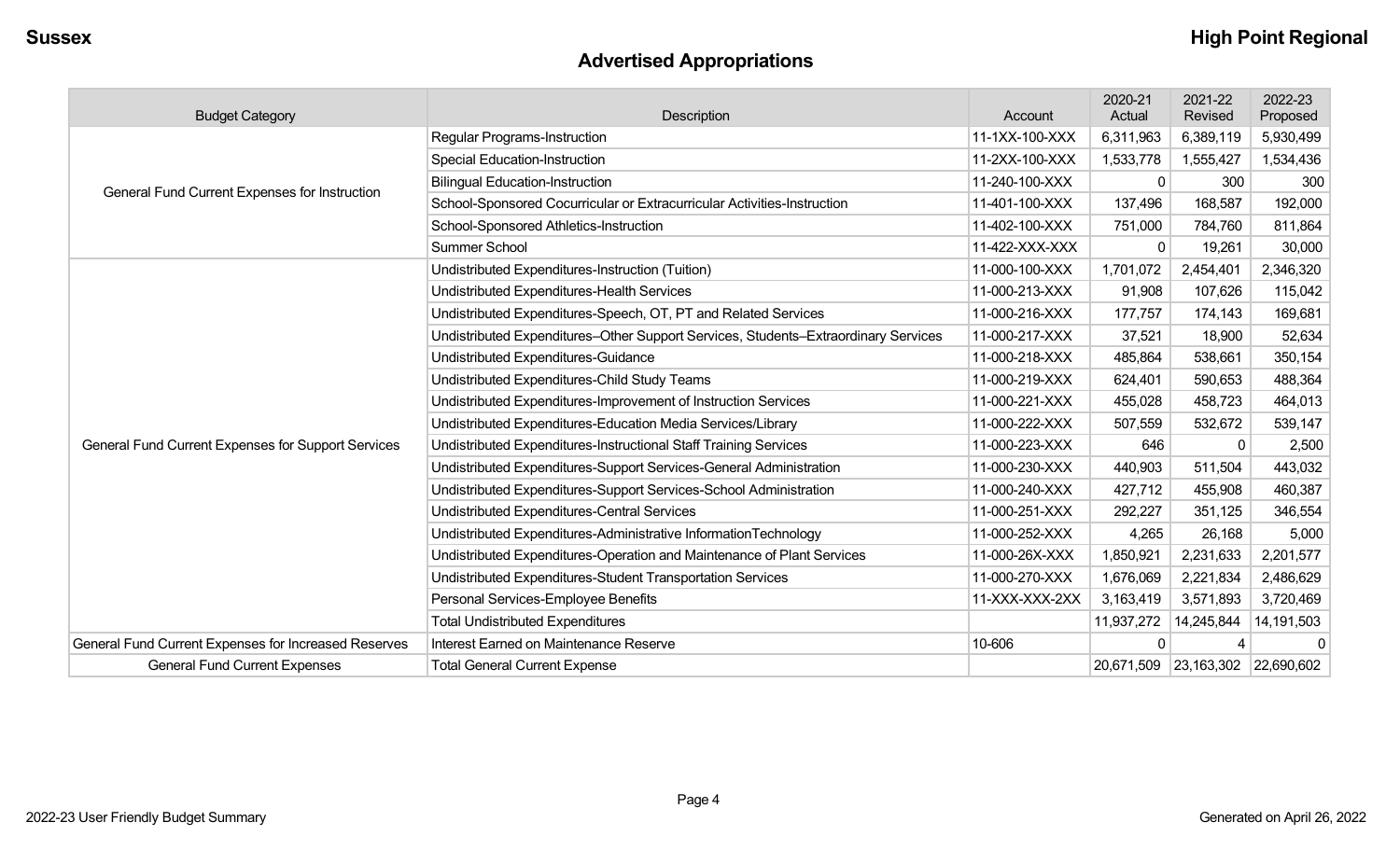# **Advertised Appropriations**

| <b>Budget Category</b>                             | Description                                          | Account        | 2020-21<br>Actual | 2021-22<br>Revised    | 2022-23<br>Proposed |
|----------------------------------------------------|------------------------------------------------------|----------------|-------------------|-----------------------|---------------------|
|                                                    | Equipment                                            | 12-XXX-XXX-730 | 39,097            | 125,542               | $\overline{0}$      |
| Capital Outlay                                     | Facilities Acquisition and Construction Services     | 12-000-400-XXX | 28,766            | 314,334               | 4,496               |
|                                                    | Interest Deposit to Capital Reserve                  | 10-604         | 0                 | 1,640                 | 1,000               |
|                                                    | <b>Total Capital Outlay</b>                          |                | 67,863            | 441,516               | 5,496               |
| General Fund Expenses and Transfers                | <b>General Fund Grand Total</b>                      |                |                   | 20,739,372 23,604,818 | 22,696,098          |
|                                                    | Title I                                              | 20-XXX-XXX-XXX | 35,872            | 110,085               | 42,697              |
|                                                    | Title II                                             | 20-XXX-XXX-XXX | 7,677             | 24,885                | 9,211               |
|                                                    | Title IV                                             | 20-XXX-XXX-XXX | 180               | 19,820                | 6,141               |
|                                                    | IDEA Part B (Handicapped)                            | 20-XXX-XXX-XXX | 210,161           | 204,478               | 148,096             |
|                                                    | <b>Vocational Education</b>                          | 20-XXX-XXX-XXX | 26,327            | 28,363                | 8,019               |
|                                                    | <b>ARP-IDEA Basic Grant Program</b>                  | 20-223-xxx-xxx | 0                 | 38,361                | $\mathbf 0$         |
| Special Revenue Fund Expenses for Federal Projects | <b>CARES Act Education Stabilization Fund</b>        | 20-477-XXX-XXX | 33,617            | 30,231                | $\pmb{0}$           |
|                                                    | Bridging the Digital Divide Program                  | 20-478-XXX-XXX | 11,041            | $\Omega$              | $\mathbf 0$         |
|                                                    | Coronavirus Relief Fund (CRF) Grant Program          | 20-479-XXX-XXX | 34,967            | 777                   | $\overline{0}$      |
|                                                    | CRRSA Act-ESSER II Grant Program                     | 20-483-xxx-xxx | 0                 | 228,355               | $\mathbf 0$         |
|                                                    | <b>CRRSA Act-Learning Acceleration Grant Program</b> | 20-484-xxx-xxx | 0                 | 25,000                | $\overline{0}$      |
|                                                    | <b>CRRSA Act-Mental Health Grant Program</b>         | 20-485-xxx-xxx | 0                 | 45,000                | $\overline{0}$      |
|                                                    | <b>ARP-ESSER Grant Program</b>                       | 20-487-xxx-xxx |                   | $\Omega$              | 496,119             |
|                                                    | <b>Total Federal Projects</b>                        | 20-XXX-XXX-XXX | 359,842           | 755,355               | 710,283             |
| Special Revenue Fund Expenses                      | <b>Total Special Revenue Funds</b>                   |                | 502,500           | 755,355               | 710,283             |
| All Fund Expenses                                  | <b>Total Expenditures/Appropriations</b>             |                | 21,241,872        | 24,360,173            | 23,406,381          |
| <b>Expenses Net of Transfers</b>                   | <b>Total Expenditures Net of Transfers</b>           |                |                   | 21,241,872 24,360,173 | 23,406,381          |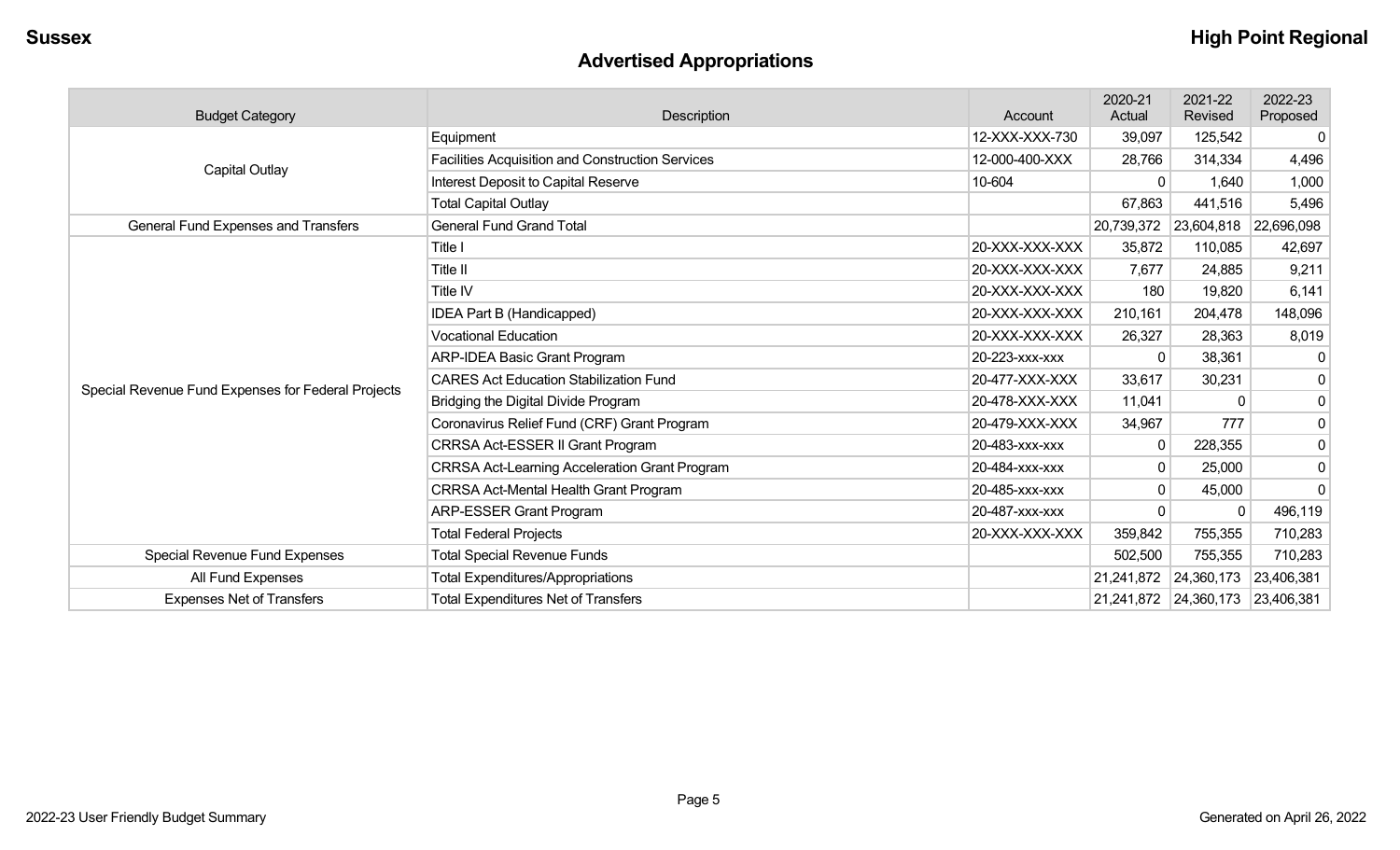# **Advertised Recapitulation of Balances**

| <b>Fund Balance Category</b>                   | <b>Budget Category</b>                                           | Audited<br><b>Balance</b><br>06/30/2020 | Audited<br><b>Balance</b><br>06/30/2021 | Estimated<br><b>Balance</b><br>06/30/2022 | Estimated<br><b>Balance</b><br>06/30/2023 |
|------------------------------------------------|------------------------------------------------------------------|-----------------------------------------|-----------------------------------------|-------------------------------------------|-------------------------------------------|
| Unrestricted                                   | <b>General Operating Budget</b>                                  | 466,913                                 | 963,894                                 | 963,894                                   | 858,524                                   |
|                                                | Repayment of Debt                                                |                                         | $\Omega$                                | 0                                         |                                           |
|                                                | Capital Reserve                                                  | 731,790                                 | 1,232,139                               | 1,233,779                                 | 1,234,779                                 |
|                                                | <b>Adult Education Programs</b>                                  |                                         |                                         |                                           |                                           |
|                                                | Maintenance Reserve                                              | 728                                     | 350,800                                 | 200,804                                   | 200,804                                   |
|                                                | Legal Reserve                                                    | 0                                       | 536,939                                 | 526,939                                   |                                           |
| <b>Restricted for General Operating Budget</b> | Unemployment Fund                                                | $\mathbf{0}$                            | 0                                       |                                           | 0                                         |
|                                                | <b>Tuition Reserve</b>                                           | 0                                       | 0                                       | 0                                         | 0                                         |
|                                                | <b>Current Expense Emergency Reserve</b>                         | $\mathbf 0$                             | $\mathbf{0}$                            | 0                                         |                                           |
|                                                | Impact Aid Reserve for General Expenses (Sections 8002 and 8003) | 0                                       | 0                                       | 0                                         |                                           |
|                                                | Impact Aid Reserve for Capital Expenses (Sections 8007 and 8008) | 0                                       |                                         | 0                                         |                                           |
|                                                | <b>Student Activity Fund</b>                                     | 142,788                                 | 128,171                                 | 128,171                                   | 128,171                                   |
| Restricted for Special Revenue Fund            | Scholarship Fund                                                 | 48,190                                  | 46,614                                  | 46,614                                    | 46,614                                    |
| Restricted for Repayment of Debt               | Restricted for Repayment of Debt                                 |                                         | 0                                       | 0                                         | 0                                         |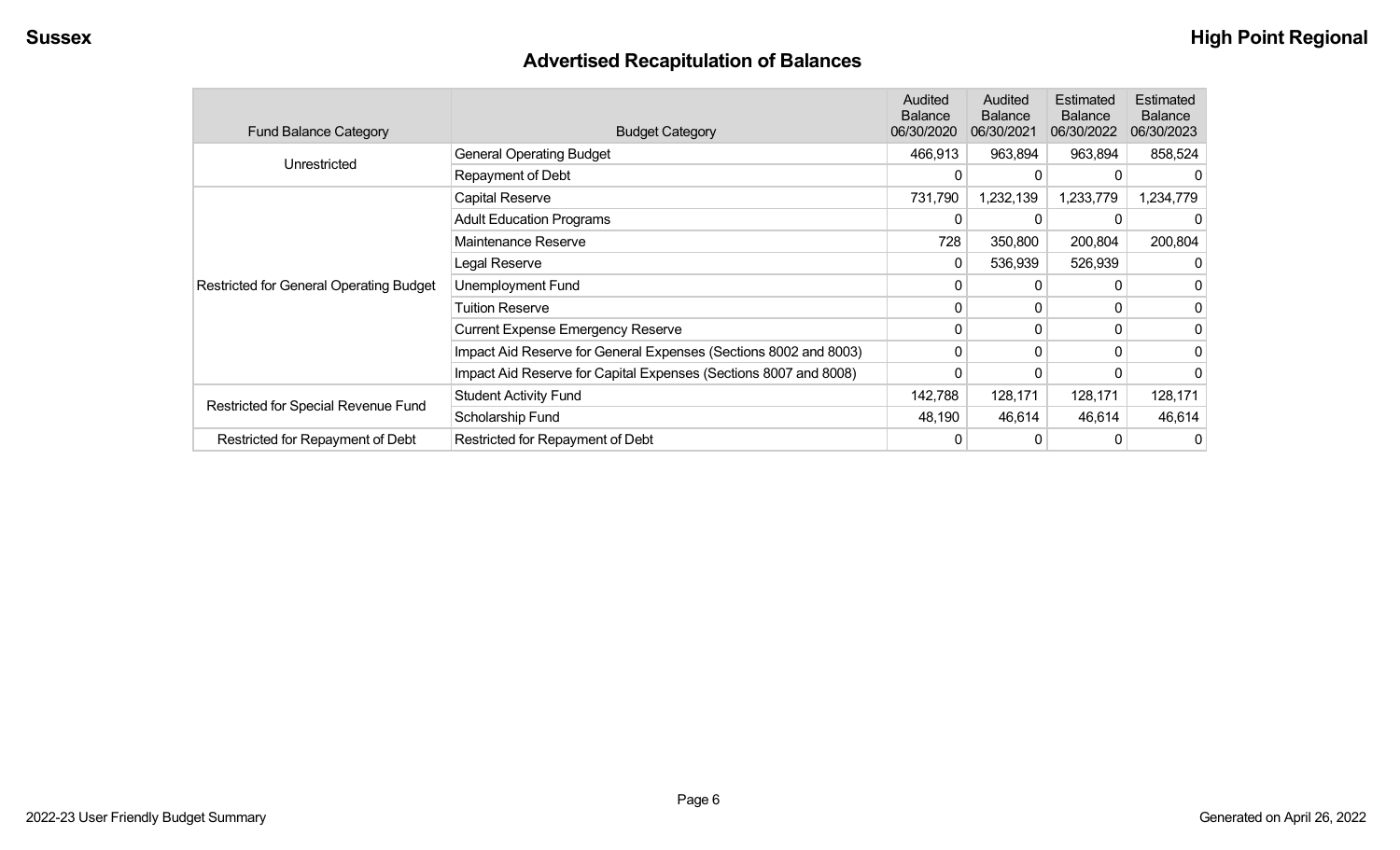#### **Advertised Per Pupil Cost Calculations**

| Per Pupil Cost Calculations                       | 2019-20<br><b>Actual Costs</b> | 2020-21<br><b>Actual Costs</b> | 2021-22<br><b>Original Budget</b> | 2021-22<br><b>Revised Budget</b> | 2022-23<br><b>Proposed Budget</b> |
|---------------------------------------------------|--------------------------------|--------------------------------|-----------------------------------|----------------------------------|-----------------------------------|
| <b>Total Budgetary Comparative Per Pupil Cost</b> | \$20,893                       | \$20,979                       | \$21,567                          | \$22,836                         | \$23,040                          |
| <b>Total Classroom Instruction</b>                | \$11,663                       | \$11,728                       | \$11,934                          | \$12,468                         | \$12,576                          |
| <b>Classroom-Salaries and Benefits</b>            | \$11,391                       | \$11,155                       | \$11,379                          | \$11,773                         | \$12,189                          |
| Classroom-General Supplies and Textbooks          | \$203                          | \$476                          | \$417                             | \$503                            | \$311                             |
| <b>Classroom-Purchased Services</b>               | \$69                           | \$98                           | \$138                             | \$192                            | \$76                              |
| <b>Total Support Services</b>                     | \$3,602                        | \$3,509                        | \$3,512                           | \$3,737                          | \$3,554                           |
| Support Services-Salaries and Benefits            | \$3,104                        | \$3,135                        | \$3,225                           | \$3,340                          | \$3,120                           |
| <b>Total Administrative Costs</b>                 | \$1,745                        | \$1,696                        | \$1,862                           | \$2,024                          | \$2,023                           |
| <b>Administration Salaries and Benefits</b>       | \$1,463                        | \$1,426                        | \$1,544                           | \$1,634                          | \$1,749                           |
| Total Operations and Maintenance of Plant         | \$2,482                        | \$2,494                        | \$2,825                           | \$3,065                          | \$3,167                           |
| Operations and Maintenance-Salaries and Benefits  | \$1,218                        | \$1,256                        | \$1,269                           | \$1,380                          | \$1,404                           |
| <b>Board Contribution to Food Services</b>        | \$37                           | \$0                            | \$0                               | \$0                              | \$0                               |
| <b>Total Extracurricular Costs</b>                | \$1,273                        | \$1,299                        | \$1,345                           | \$1,451                          | \$1,607                           |
| <b>Total Equipment Costs</b>                      | \$26                           | \$47                           | \$0                               | \$155                            | \$0                               |
| Legal Costs                                       | \$74                           | \$61                           | \$66                              | \$84                             | \$39                              |
| Employee Benefits as a percentage of salaries*    | 25.89%                         | 24.72%                         | 29.68%                            | 28.76%                           | 31.00%                            |

\*Does not include pension and social security paid by the State on-behalf of the district.

\*\*Federal and State funds in the blended resource school-based budgets.

The information presented in columns 1 through 3 as well as the related descriptions of the per pupil cost calculations are contained in the Taxpayers' Guide to Education Spending and can be found on the Department of Education's Internet website: http://www.state.nj.us/education/guide/. This publication is also available in the board office and public libraries. The same calculations were performed using the 2021-22 revised appropriations and the 2022-23 budgeted appropriations presented in this advertised budget. Total Budgetary Comparative Per Pupil Cost is defined as current expense exclusive of tuition expenditures, transportation, residential costs, and judgments against the school district. For all years it also includes the restricted entitlement aids. With the exception of Total Equipment Cost, each of the other per pupil cost calculations presented is a component of the total comparative per pupil cost, although all components are not shown.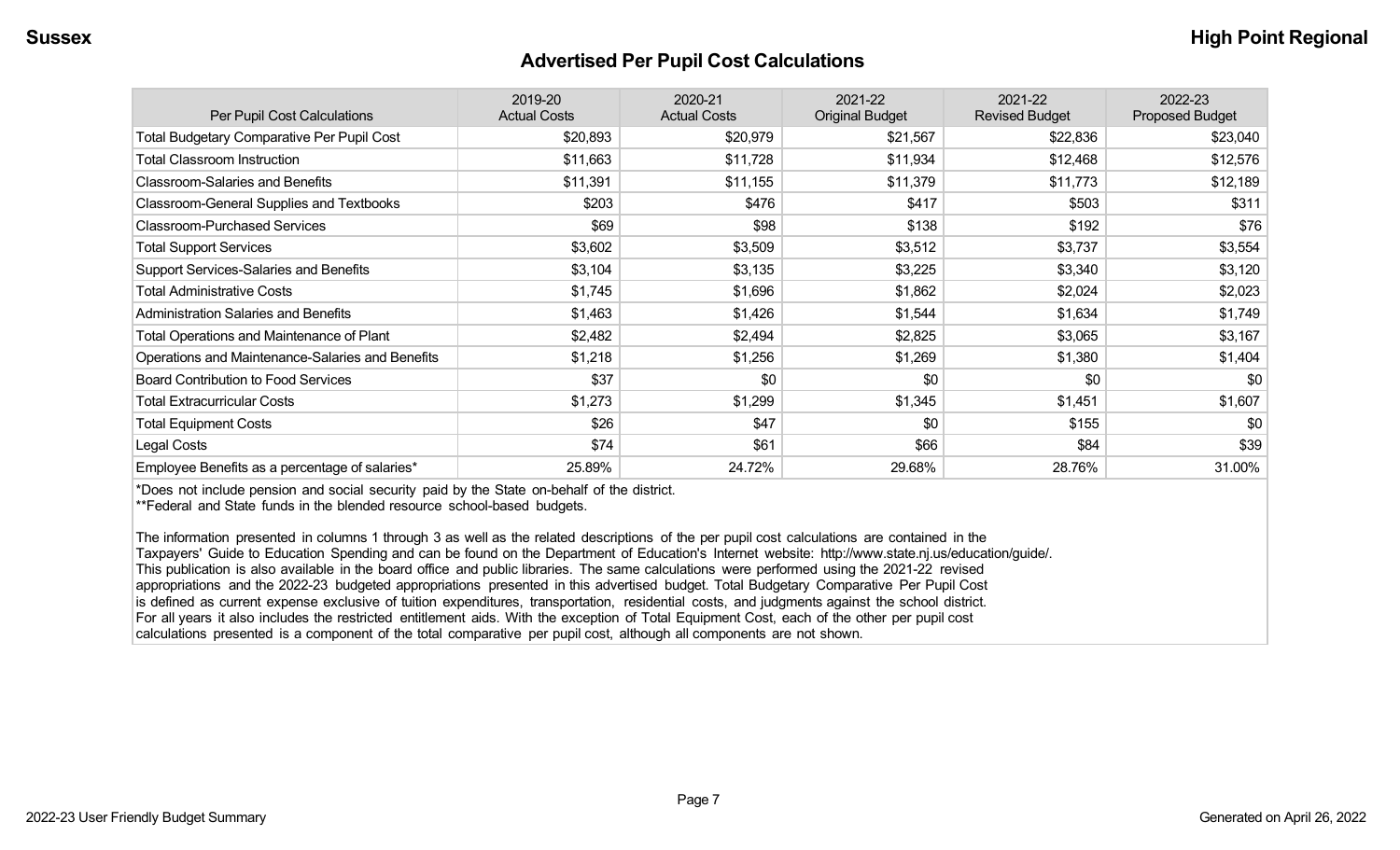| <b>Shared Services</b> |  |
|------------------------|--|
|------------------------|--|

| <b>Shared Service Category Type</b>     | <b>Shared Service Category Description</b>                                                                          | Amount<br>Saved<br>(Optional) |
|-----------------------------------------|---------------------------------------------------------------------------------------------------------------------|-------------------------------|
| <b>Curriculum Services</b>              | Regional curriculum articulations.                                                                                  | - 0                           |
| Insurance Coverages and Benefits        | Member of the Schools Health Insurance Fund for staff medical, dental & prescription insurance coverage.            | 0                             |
|                                         | Member of the School Alliance Insurance Fund for property, liability and w/c insurance coverages.                   |                               |
| Purchasing                              | Purchase items/services from various New Jersey State Contracts and/or approved Purchasing Cooperative memberships. |                               |
|                                         | Shared bus drivers for multiple routes.                                                                             | -0                            |
| Transportation Services, including Fuel | Transportation jointures with WVRHS, KRHS, Vernon, Sussex-Wantage, Frankford & Lafayette BOEs.                      | 0                             |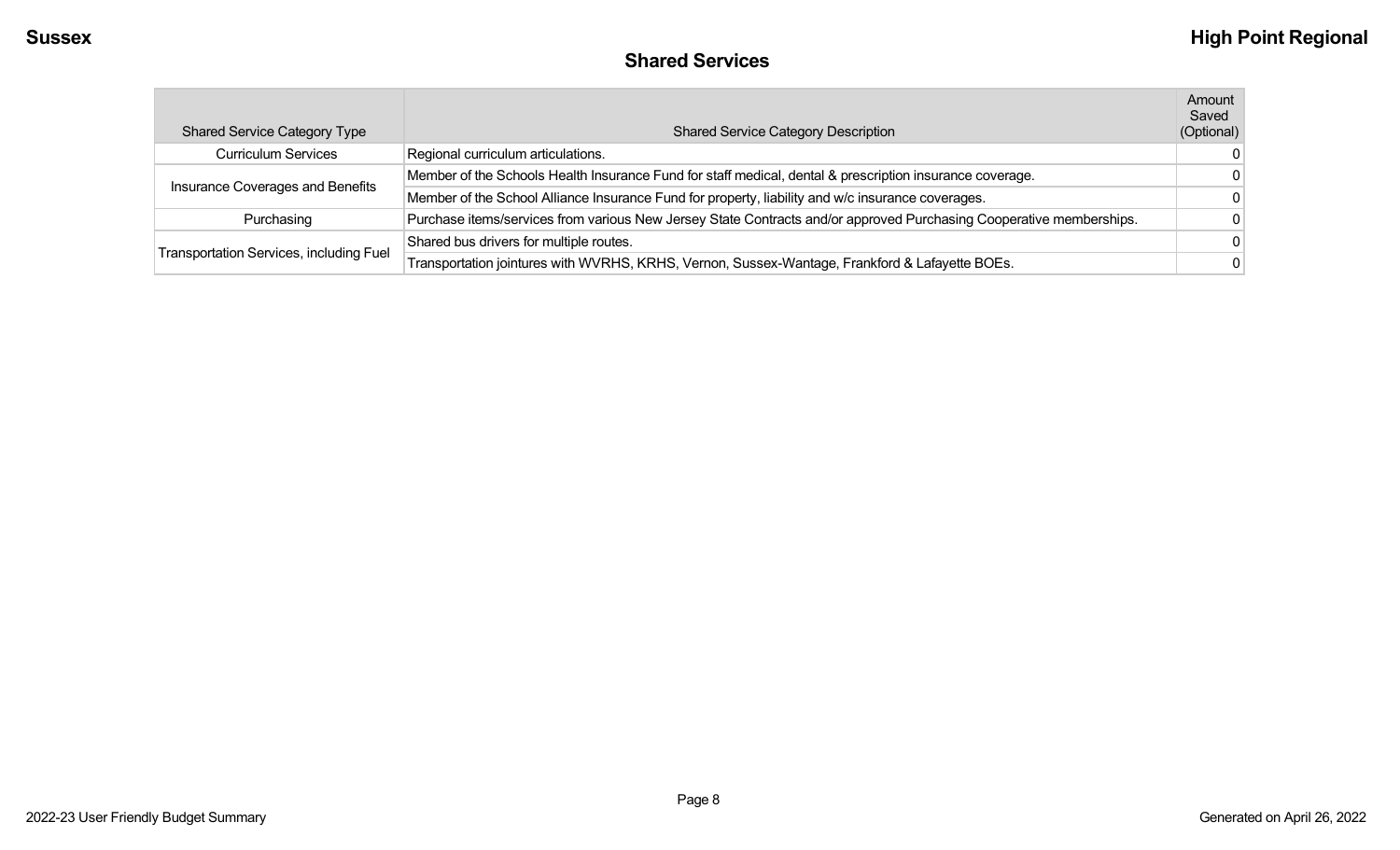| Municipality       | Category                                                                                                           |             |  |  |
|--------------------|--------------------------------------------------------------------------------------------------------------------|-------------|--|--|
|                    | (A) General Fund School Levy                                                                                       | 848,911     |  |  |
|                    | (D) Total School Levy                                                                                              | 848,911     |  |  |
|                    | (B) Estimated Net Taxable Valuation (as of 10/01/21)                                                               | 127,935,000 |  |  |
| <b>Branchville</b> | (H) Estimated Equalized Valuation (as of 10/01/21)                                                                 | 129,083,846 |  |  |
|                    | (C) Estimated 2022-23 General Fund School Tax Rate, Without Repayment of Debt or Adjustments=100x(A)/(B)           | 0.6635      |  |  |
|                    | (F) Estimated 2022-23 Total School Tax Rate, With Repayment of Debt and Adjustments=100x(D)/(B)                    | 0.6635      |  |  |
|                    | (I) Estimated 2022-23 Equalized General Fund School Tax Rate, Without Repayment of Debt or Adjustments=100x(A)/(H) | 0.6576      |  |  |
|                    | (L) Estimated 2022-23 Equalized Total School Tax Rate, With Repayment of Debt and Adjustments=100x(D)/(H)          | 0.6576      |  |  |
|                    | (A) General Fund School Levy                                                                                       | 4,895,961   |  |  |
|                    | (D) Total School Levy                                                                                              | 4,895,961   |  |  |
|                    | (B) Estimated Net Taxable Valuation (as of 10/01/21)                                                               | 739,153,000 |  |  |
|                    | (H) Estimated Equalized Valuation (as of 10/01/21)                                                                 | 848,430,900 |  |  |
| Frankford Twp      | (C) Estimated 2022-23 General Fund School Tax Rate, Without Repayment of Debt or Adjustments=100x(A)/(B)           | 0.6624      |  |  |
|                    | (F) Estimated 2022-23 Total School Tax Rate, With Repayment of Debt and Adjustments=100x(D)/(B)                    | 0.6624      |  |  |
|                    | (I) Estimated 2022-23 Equalized General Fund School Tax Rate, Without Repayment of Debt or Adjustments=100x(A)/(H) | 0.5771      |  |  |
|                    | (L) Estimated 2022-23 Equalized Total School Tax Rate, With Repayment of Debt and Adjustments=100x(D)/(H)          | 0.5771      |  |  |
|                    | (A) General Fund School Levy                                                                                       | 2,239,674   |  |  |
|                    | (D) Total School Levy                                                                                              | 2,239,674   |  |  |
|                    | (B) Estimated Net Taxable Valuation (as of 10/01/21)                                                               | 330,278,300 |  |  |
|                    | (H) Estimated Equalized Valuation (as of 10/01/21)                                                                 | 356,441,075 |  |  |
| Lafayette          | (C) Estimated 2022-23 General Fund School Tax Rate, Without Repayment of Debt or Adjustments=100x(A)/(B)           | 0.6781      |  |  |
|                    | (F) Estimated 2022-23 Total School Tax Rate, With Repayment of Debt and Adjustments=100x(D)/(B)                    | 0.6781      |  |  |
|                    | (I) Estimated 2022-23 Equalized General Fund School Tax Rate, Without Repayment of Debt or Adjustments=100x(A)/(H) | 0.6283      |  |  |
|                    | (L) Estimated 2022-23 Equalized Total School Tax Rate, With Repayment of Debt and Adjustments=100x(D)/(H)          | 0.6283      |  |  |
|                    | (A) General Fund School Levy                                                                                       | 838,849     |  |  |
|                    | (D) Total School Levy                                                                                              | 838,849     |  |  |
| Sussex Boro        | (B) Estimated Net Taxable Valuation (as of 10/01/21)                                                               | 124,133,500 |  |  |
|                    | (H) Estimated Equalized Valuation (as of 10/01/21)                                                                 | 136,906,915 |  |  |
|                    | (C) Estimated 2022-23 General Fund School Tax Rate, Without Repayment of Debt or Adjustments=100x(A)/(B)           | 0.6758      |  |  |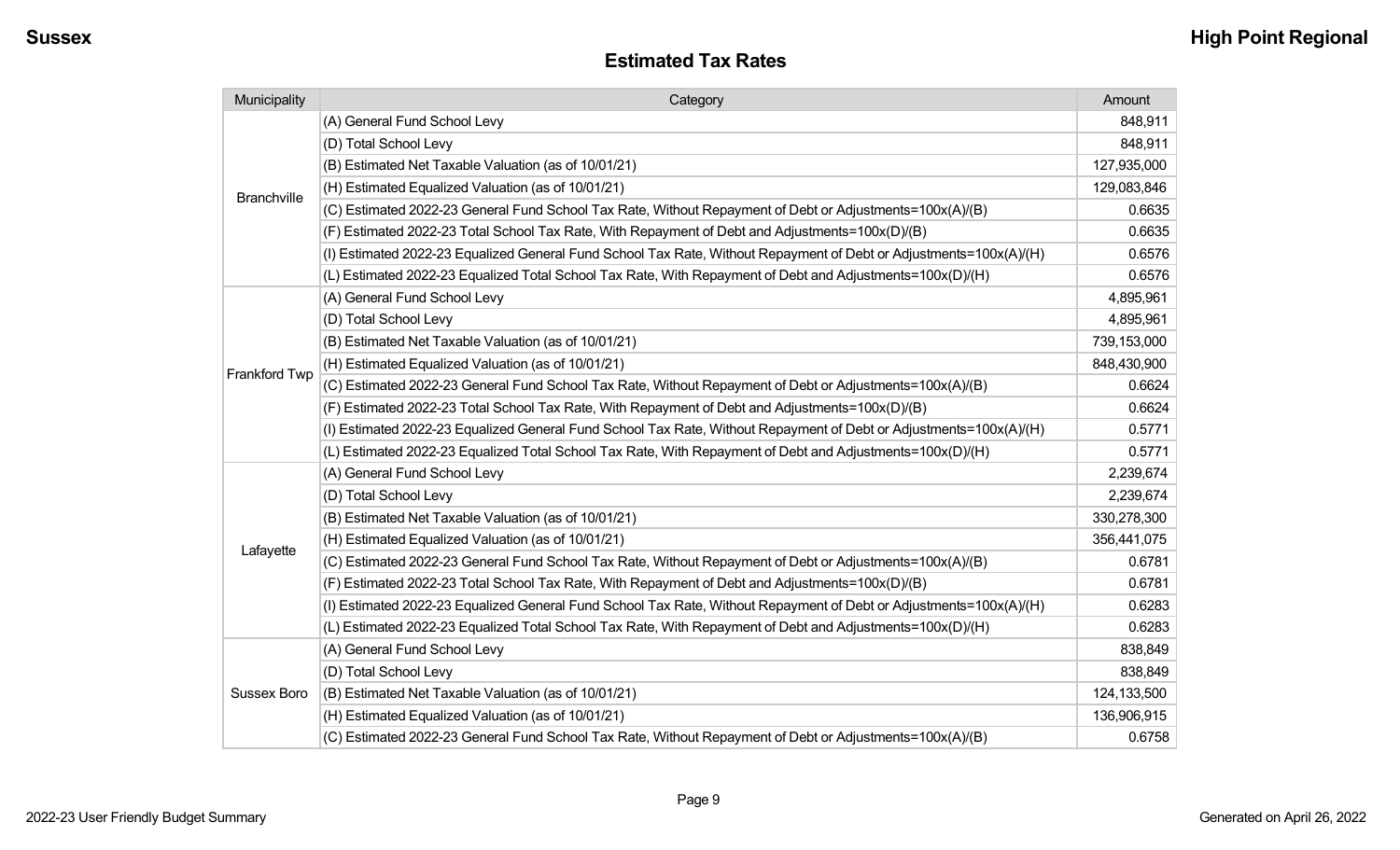#### **Estimated Tax Rates**

| Municipality | Category                                                                                                           | Amount        |
|--------------|--------------------------------------------------------------------------------------------------------------------|---------------|
|              | (F) Estimated 2022-23 Total School Tax Rate, With Repayment of Debt and Adjustments=100x(D)/(B)                    | 0.6758        |
| Sussex Boro  | (I) Estimated 2022-23 Equalized General Fund School Tax Rate, Without Repayment of Debt or Adjustments=100x(A)/(H) | 0.6127        |
|              | (L) Estimated 2022-23 Equalized Total School Tax Rate, With Repayment of Debt and Adjustments=100x(D)/(H)          | 0.6127        |
|              | (A) General Fund School Levy                                                                                       | 8,249,991     |
|              | (D) Total School Levy                                                                                              | 8,249,991     |
|              | (B) Estimated Net Taxable Valuation (as of 10/01/21)                                                               | 1,207,226,800 |
|              | (H) Estimated Equalized Valuation (as of 10/01/21)                                                                 | 1,335,427,876 |
| Wantage Twp  | (C) Estimated 2022-23 General Fund School Tax Rate, Without Repayment of Debt or Adjustments=100x(A)/(B)           | 0.6834        |
|              | (F) Estimated 2022-23 Total School Tax Rate, With Repayment of Debt and Adjustments=100x(D)/(B)                    | 0.6834        |
|              | (I) Estimated 2022-23 Equalized General Fund School Tax Rate, Without Repayment of Debt or Adjustments=100x(A)/(H) | 0.6178        |
|              | (L) Estimated 2022-23 Equalized Total School Tax Rate, With Repayment of Debt and Adjustments=100x(D)/(H)          | 0.6178        |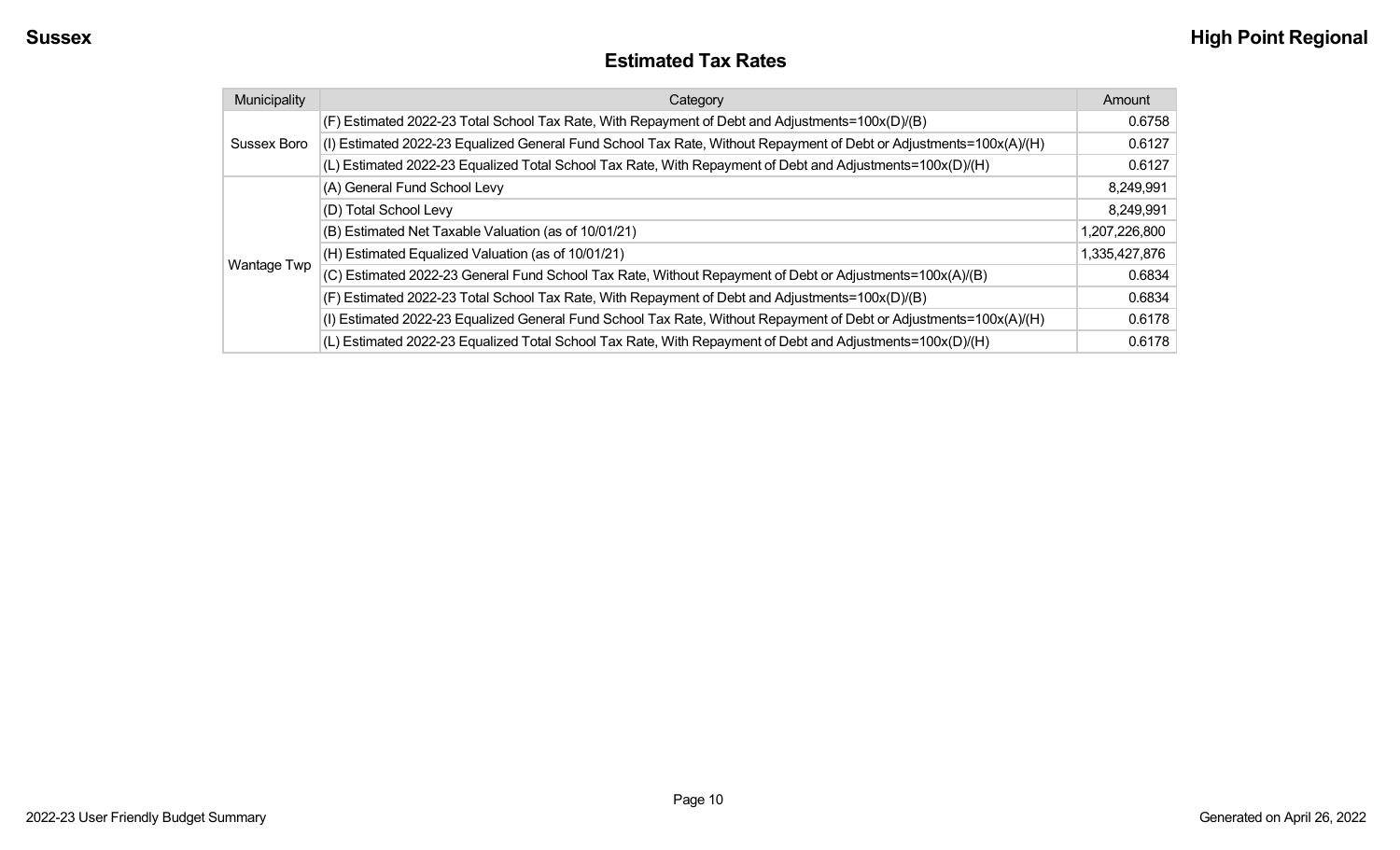| Name          | Category                                                                                  | Measure                                   |
|---------------|-------------------------------------------------------------------------------------------|-------------------------------------------|
|               | <b>Job Title</b>                                                                          | Coordinator/Director/Manager/Supervisor   |
|               | Job Title II                                                                              | <b>Network Coordinator</b>                |
|               | <b>Base Annual Salary Amount</b>                                                          | \$79,550                                  |
|               | Full-Time Equivalent (FTE)                                                                | 1.0                                       |
|               | Shared with Another District?                                                             | N                                         |
|               | <b>Shared County</b>                                                                      | None Reported                             |
|               | <b>Shared District</b>                                                                    | None Reported                             |
|               | <b>Job Title Other District</b>                                                           | None Reported                             |
|               | Member of Collective Bargaining Unit (CBU)?                                               | N                                         |
|               | <b>Beginning Date of Contract</b>                                                         | 07/01/21                                  |
|               | <b>End Date of Contract</b>                                                               | 06/30/22                                  |
|               | <b>Contracted Number of Annual Work Days</b>                                              | 260                                       |
|               | <b>Contracted Number of Annual Vacation Days</b>                                          | 15                                        |
|               | <b>Contracted Number of Annual Sick Days</b>                                              | 14                                        |
| Anthony Tokar | Contracted Number of Annual Personal Days                                                 | 5                                         |
|               | <b>Contracted Number of Annual Consulting Days</b>                                        | $\mathbf 0$                               |
|               | Number of Other Contracted Non-Working Days                                               | $\mathbf 0$                               |
|               | Description of Other Contracted Non-Working Days                                          | None Reported                             |
|               | <b>Total Allowances Amount</b>                                                            | \$2,000                                   |
|               | <b>Total Bonuses Amount</b>                                                               | \$0                                       |
|               | <b>Total Stipends Amount</b>                                                              | \$0                                       |
|               | District Contributions Above Teacher Contract for Insurance (Health, Dental, Life, Other) | \$0                                       |
|               | District Contributions Above Teacher Contract for Retirement Plans                        | \$0                                       |
|               | <b>Total Contractual Post-Employment Benefit Amount</b>                                   | \$19,465                                  |
|               | Contractual Post-Employment Benefit Description of Payout of Sick days                    | \$85/day max 175 days                     |
|               | Contractual Post-Employment Benefit Description of Payout of Vacation days                | Per diem rate max 15 days upon separation |
|               | Contractual Post-Employment Benefit Description of Payout of Personal days                | No payout of personal days                |
|               | Contractual Post-Employment Benefit Description of Other Benefits 1                       | None Reported                             |
|               | Contractual Post-Employment Benefit Description of Other Benefits 2                       | None Reported                             |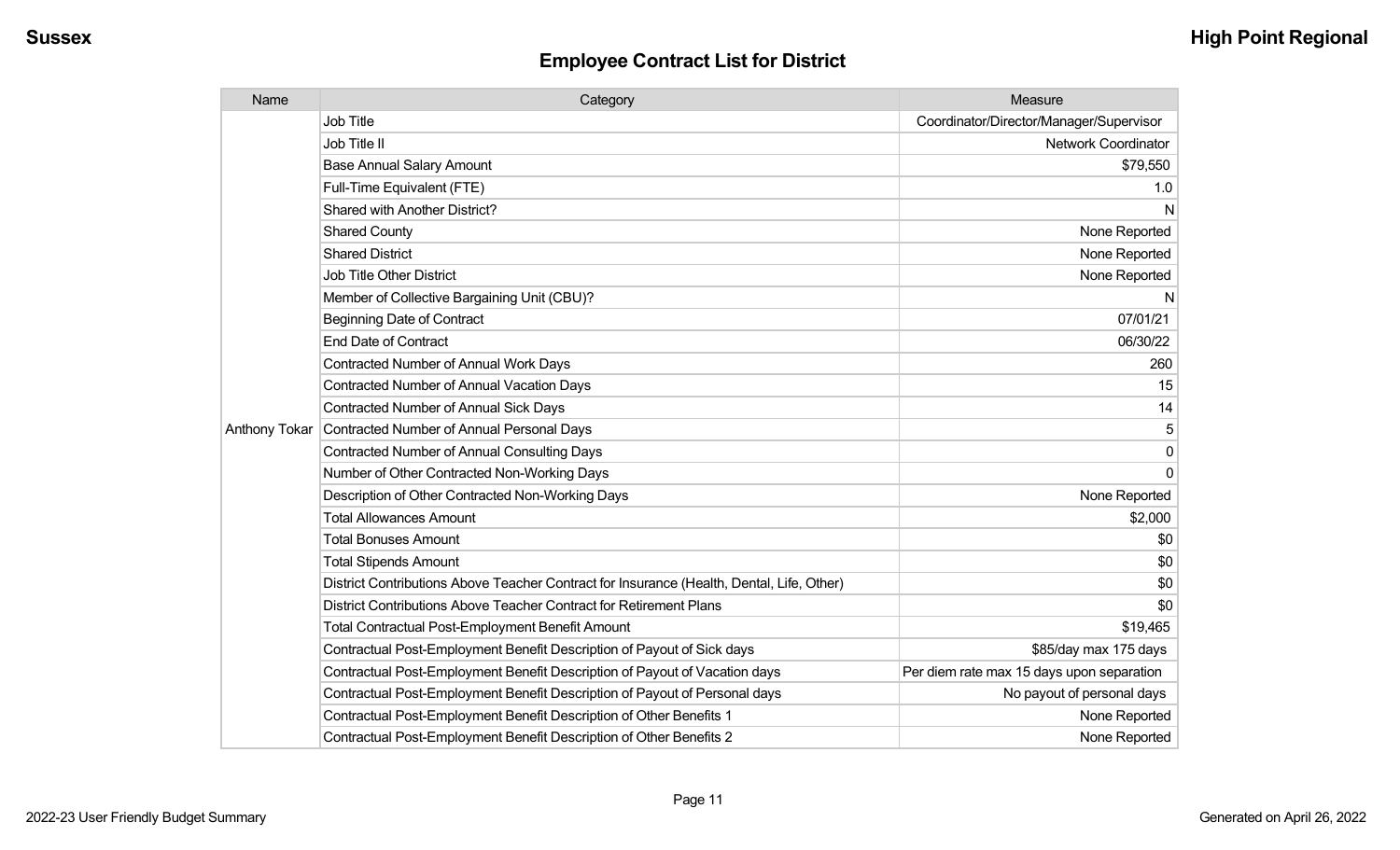| Name           | Category                                                                                 | Measure                                 |
|----------------|------------------------------------------------------------------------------------------|-----------------------------------------|
| Anthony Tokar  | Contractual Post-Employment Benefit Description of Other Benefits 3                      | None Reported                           |
|                | Total Other/In-Kind Remuneration Amount                                                  | \$0                                     |
|                | Description of Other/In-Kind Remuneration Annual Option to Buyback Sick Time in Cash     | None Reported                           |
|                | Description of Other/In-Kind Remuneration Annual Option to Buyback Vacation Time in Cash | None Reported                           |
|                | Description of Other/In-Kind Remuneration Annual Option to Buyback Personal Time in Cash | None Reported                           |
|                | Description of Other/In-Kind Remuneration Annual Option to Other Remuneration 1          | None Reported                           |
|                | Description of Other/In-Kind Remuneration Annual Option to Other Remuneration 2          | None Reported                           |
|                | Description of Other/In-Kind Remuneration Annual Option to Other Remuneration 3          | None Reported                           |
|                | <b>Additional Comment 1</b>                                                              | None Reported                           |
|                | <b>Additional Comment 2</b>                                                              | None Reported                           |
|                | <b>Additional Comment 3</b>                                                              | None Reported                           |
|                | <b>Job Title</b>                                                                         | Coordinator/Director/Manager/Supervisor |
|                | Job Title II                                                                             | Instructional Technology                |
|                | <b>Base Annual Salary Amount</b>                                                         | \$90,041                                |
|                | Full-Time Equivalent (FTE)                                                               | 1.0                                     |
|                | Shared with Another District?                                                            |                                         |
|                | <b>Shared County</b>                                                                     | None Reported                           |
|                | <b>Shared District</b>                                                                   | None Reported                           |
|                | Job Title Other District                                                                 | None Reported                           |
|                | Member of Collective Bargaining Unit (CBU)?                                              |                                         |
| Daniel Yardley | <b>Beginning Date of Contract</b>                                                        | 07/01/21                                |
|                | <b>End Date of Contract</b>                                                              | 06/30/22                                |
|                | <b>Contracted Number of Annual Work Days</b>                                             | 260                                     |
|                | <b>Contracted Number of Annual Vacation Days</b>                                         | 15                                      |
|                | <b>Contracted Number of Annual Sick Days</b>                                             | 14                                      |
|                | <b>Contracted Number of Annual Personal Days</b>                                         | 5                                       |
|                | <b>Contracted Number of Annual Consulting Days</b>                                       | 0                                       |
|                | Number of Other Contracted Non-Working Days                                              | 0                                       |
|                | Description of Other Contracted Non-Working Days                                         | None Reported                           |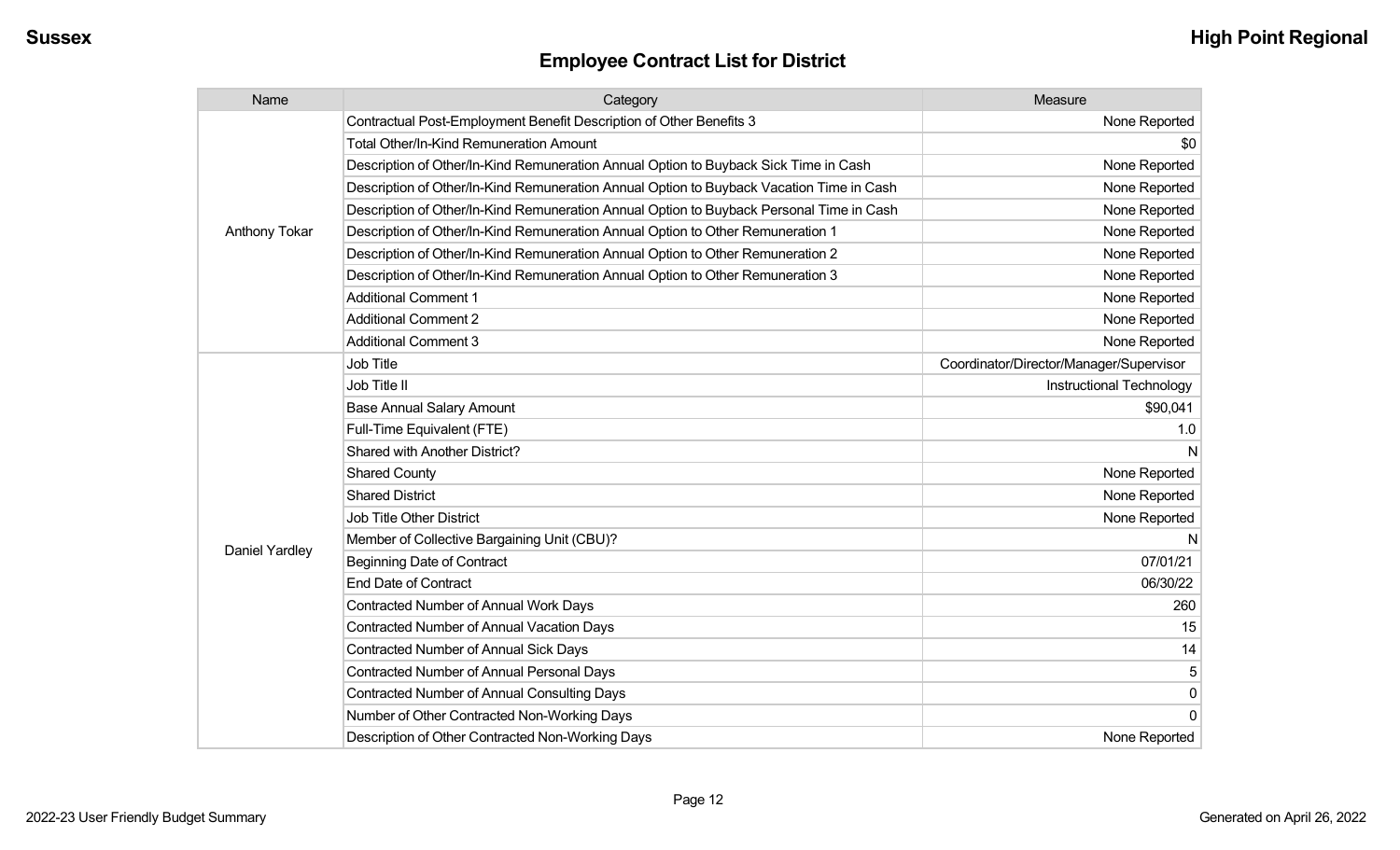| Name                 | Category                                                                                  | Measure                                   |
|----------------------|-------------------------------------------------------------------------------------------|-------------------------------------------|
|                      | <b>Total Allowances Amount</b>                                                            | \$2,660                                   |
|                      | <b>Total Bonuses Amount</b>                                                               | \$0                                       |
|                      | <b>Total Stipends Amount</b>                                                              | \$0                                       |
|                      | District Contributions Above Teacher Contract for Insurance (Health, Dental, Life, Other) | \$0                                       |
|                      | District Contributions Above Teacher Contract for Retirement Plans                        | \$0                                       |
|                      | <b>Total Contractual Post-Employment Benefit Amount</b>                                   | \$20,070                                  |
|                      | Contractual Post-Employment Benefit Description of Payout of Sick days                    | \$85/day maximum 175 days                 |
|                      | Contractual Post-Employment Benefit Description of Payout of Vacation days                | Per diem rate max 15 days upon separation |
|                      | Contractual Post-Employment Benefit Description of Payout of Personal days                | No personal day payout                    |
|                      | Contractual Post-Employment Benefit Description of Other Benefits 1                       | None Reported                             |
| Daniel Yardley       | Contractual Post-Employment Benefit Description of Other Benefits 2                       | None Reported                             |
|                      | Contractual Post-Employment Benefit Description of Other Benefits 3                       | None Reported                             |
|                      | Total Other/In-Kind Remuneration Amount                                                   | \$0                                       |
|                      | Description of Other/In-Kind Remuneration Annual Option to Buyback Sick Time in Cash      | None Reported                             |
|                      | Description of Other/In-Kind Remuneration Annual Option to Buyback Vacation Time in Cash  | None Reported                             |
|                      | Description of Other/In-Kind Remuneration Annual Option to Buyback Personal Time in Cash  | None Reported                             |
|                      | Description of Other/In-Kind Remuneration Annual Option to Other Remuneration 1           | None Reported                             |
|                      | Description of Other/In-Kind Remuneration Annual Option to Other Remuneration 2           | None Reported                             |
|                      | Description of Other/In-Kind Remuneration Annual Option to Other Remuneration 3           | None Reported                             |
|                      | <b>Additional Comment 1</b>                                                               | None Reported                             |
|                      | <b>Additional Comment 2</b>                                                               | None Reported                             |
|                      | <b>Additional Comment 3</b>                                                               | None Reported                             |
|                      | Job Title                                                                                 | Coordinator/Director/Manager/Supervisor   |
|                      | Job Title II                                                                              | Payroll/Benefits                          |
|                      | <b>Base Annual Salary Amount</b>                                                          | \$85,287                                  |
| Frances Wentlejewski | Full-Time Equivalent (FTE)                                                                | 1.0                                       |
|                      | Shared with Another District?                                                             | <sub>N</sub>                              |
|                      | <b>Shared County</b>                                                                      | None Reported                             |
|                      | <b>Shared District</b>                                                                    | None Reported                             |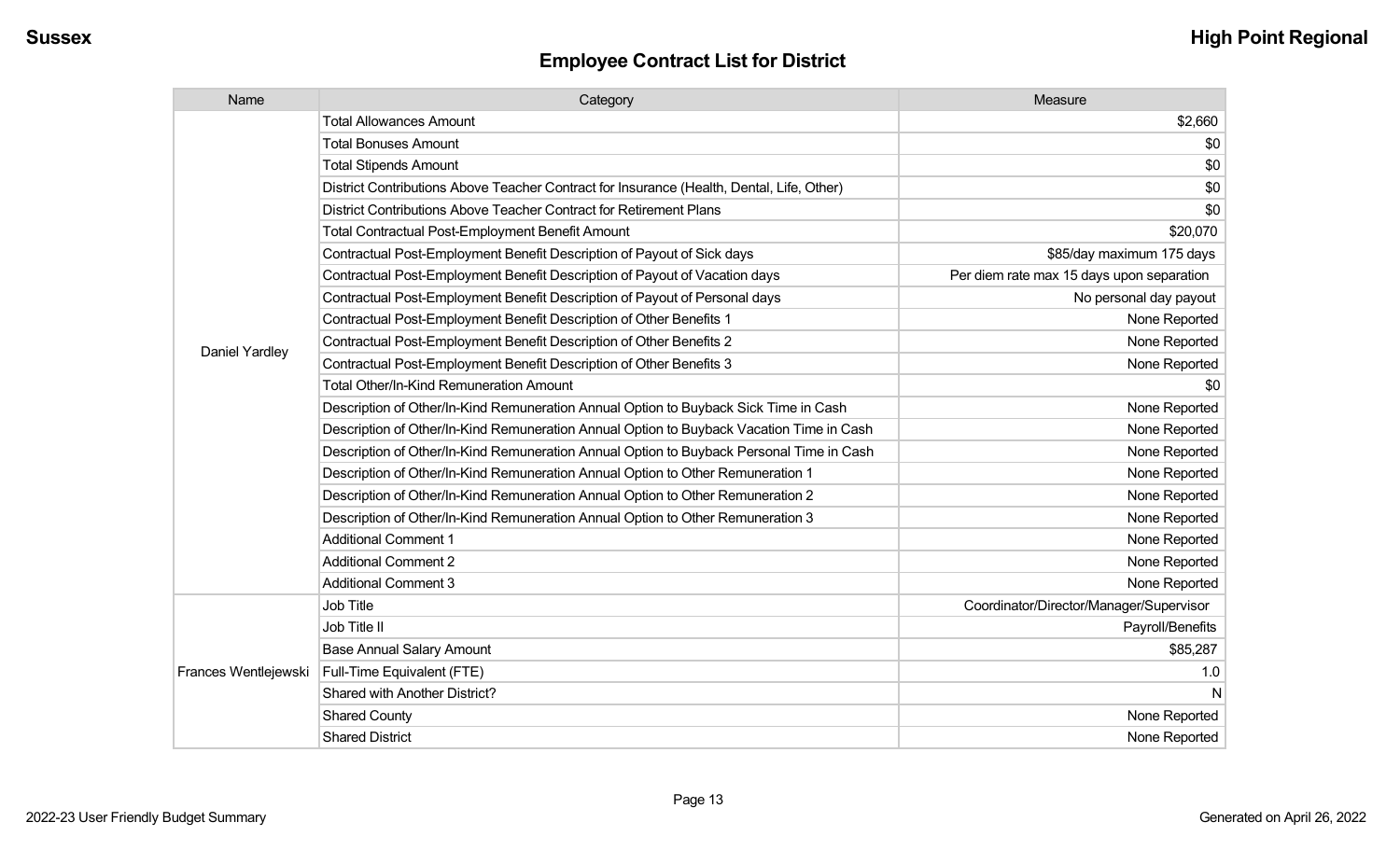| Name                 | Category                                                                                  | Measure                                          |
|----------------------|-------------------------------------------------------------------------------------------|--------------------------------------------------|
|                      | <b>Job Title Other District</b>                                                           | None Reported                                    |
|                      | Member of Collective Bargaining Unit (CBU)?                                               | N.                                               |
|                      | <b>Beginning Date of Contract</b>                                                         | 07/01/21                                         |
|                      | <b>End Date of Contract</b>                                                               | 06/30/22                                         |
|                      | <b>Contracted Number of Annual Work Days</b>                                              | 260                                              |
|                      | <b>Contracted Number of Annual Vacation Days</b>                                          | 25                                               |
|                      | <b>Contracted Number of Annual Sick Days</b>                                              | 14                                               |
|                      | <b>Contracted Number of Annual Personal Days</b>                                          |                                                  |
|                      | <b>Contracted Number of Annual Consulting Days</b>                                        | 0                                                |
|                      | Number of Other Contracted Non-Working Days                                               | $\Omega$                                         |
|                      | Description of Other Contracted Non-Working Days                                          | None Reported                                    |
|                      | <b>Total Allowances Amount</b>                                                            | \$1,000                                          |
|                      | <b>Total Bonuses Amount</b>                                                               | \$0                                              |
|                      | <b>Total Stipends Amount</b>                                                              | \$0                                              |
| Frances Wentlejewski | District Contributions Above Teacher Contract for Insurance (Health, Dental, Life, Other) | \$0                                              |
|                      | District Contributions Above Teacher Contract for Retirement Plans                        | \$0                                              |
|                      | <b>Total Contractual Post-Employment Benefit Amount</b>                                   | \$18,604                                         |
|                      | Contractual Post-Employment Benefit Description of Payout of Sick days                    | \$60/day to maximum of 180 days                  |
|                      | Contractual Post-Employment Benefit Description of Payout of Vacation days                | Per diem rate maximum of 25 days upon separation |
|                      | Contractual Post-Employment Benefit Description of Payout of Personal days                | No payout of personal days                       |
|                      | Contractual Post-Employment Benefit Description of Other Benefits 1                       | None Reported                                    |
|                      | Contractual Post-Employment Benefit Description of Other Benefits 2                       | None Reported                                    |
|                      | Contractual Post-Employment Benefit Description of Other Benefits 3                       | None Reported                                    |
|                      | Total Other/In-Kind Remuneration Amount                                                   | \$0                                              |
|                      | Description of Other/In-Kind Remuneration Annual Option to Buyback Sick Time in Cash      | None Reported                                    |
|                      | Description of Other/In-Kind Remuneration Annual Option to Buyback Vacation Time in Cash  | None Reported                                    |
|                      | Description of Other/In-Kind Remuneration Annual Option to Buyback Personal Time in Cash  | None Reported                                    |
|                      | Description of Other/In-Kind Remuneration Annual Option to Other Remuneration 1           | None Reported                                    |
|                      | Description of Other/In-Kind Remuneration Annual Option to Other Remuneration 2           | None Reported                                    |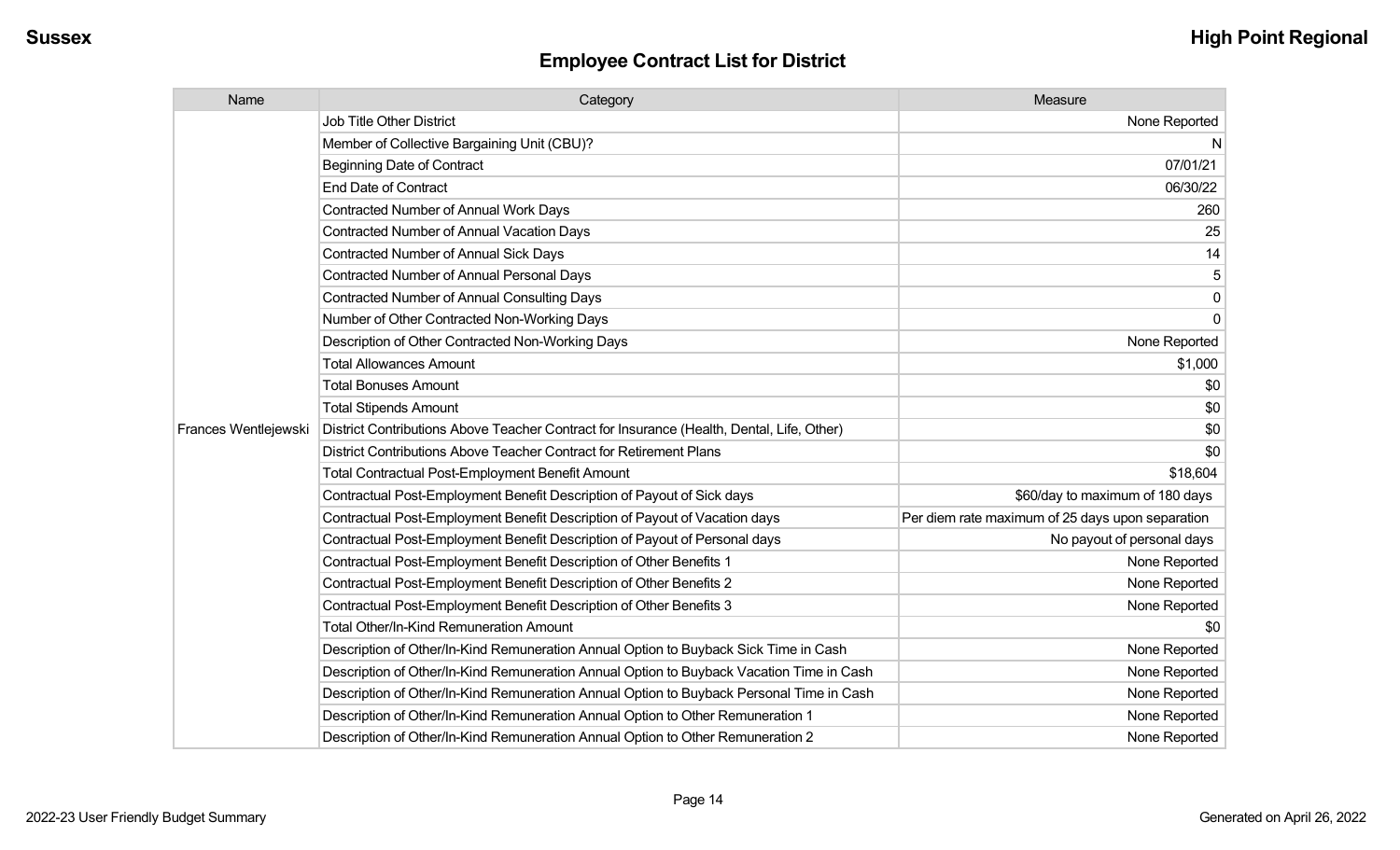| Name                                  | Category                                                                                  | Measure                                 |
|---------------------------------------|-------------------------------------------------------------------------------------------|-----------------------------------------|
|                                       | Description of Other/In-Kind Remuneration Annual Option to Other Remuneration 3           | None Reported                           |
|                                       | <b>Additional Comment 1</b>                                                               | None Reported                           |
|                                       | <b>Additional Comment 2</b>                                                               | None Reported                           |
|                                       | <b>Additional Comment 3</b>                                                               | None Reported                           |
|                                       | <b>Job Title</b>                                                                          | Coordinator/Director/Manager/Supervisor |
| Frances Wentlejewski<br>June Williams | Job Title II                                                                              | Transportation                          |
|                                       | <b>Base Annual Salary Amount</b>                                                          | \$90,317                                |
|                                       | Full-Time Equivalent (FTE)                                                                | 1.0                                     |
|                                       | <b>Shared with Another District?</b>                                                      | N                                       |
|                                       | <b>Shared County</b>                                                                      | None Reported                           |
|                                       | <b>Shared District</b>                                                                    | None Reported                           |
|                                       | <b>Job Title Other District</b>                                                           | None Reported                           |
|                                       | Member of Collective Bargaining Unit (CBU)?                                               | N                                       |
|                                       | <b>Beginning Date of Contract</b>                                                         | 07/01/21                                |
|                                       | <b>End Date of Contract</b>                                                               | 06/30/22                                |
|                                       | Contracted Number of Annual Work Days                                                     | 260                                     |
|                                       | <b>Contracted Number of Annual Vacation Days</b>                                          | 20                                      |
|                                       | Contracted Number of Annual Sick Days                                                     | 14                                      |
|                                       | <b>Contracted Number of Annual Personal Days</b>                                          | 5                                       |
|                                       | <b>Contracted Number of Annual Consulting Days</b>                                        | 0                                       |
|                                       | Number of Other Contracted Non-Working Days                                               | $\Omega$                                |
|                                       | Description of Other Contracted Non-Working Days                                          | None Reported                           |
|                                       | <b>Total Allowances Amount</b>                                                            | \$2,660                                 |
|                                       | <b>Total Bonuses Amount</b>                                                               | \$0                                     |
|                                       | <b>Total Stipends Amount</b>                                                              | \$0                                     |
|                                       | District Contributions Above Teacher Contract for Insurance (Health, Dental, Life, Other) | \$0                                     |
|                                       | District Contributions Above Teacher Contract for Retirement Plans                        | \$0                                     |
|                                       | <b>Total Contractual Post-Employment Benefit Amount</b>                                   | \$17,748                                |
|                                       | Contractual Post-Employment Benefit Description of Payout of Sick days                    | \$60/day maximum of 180 days            |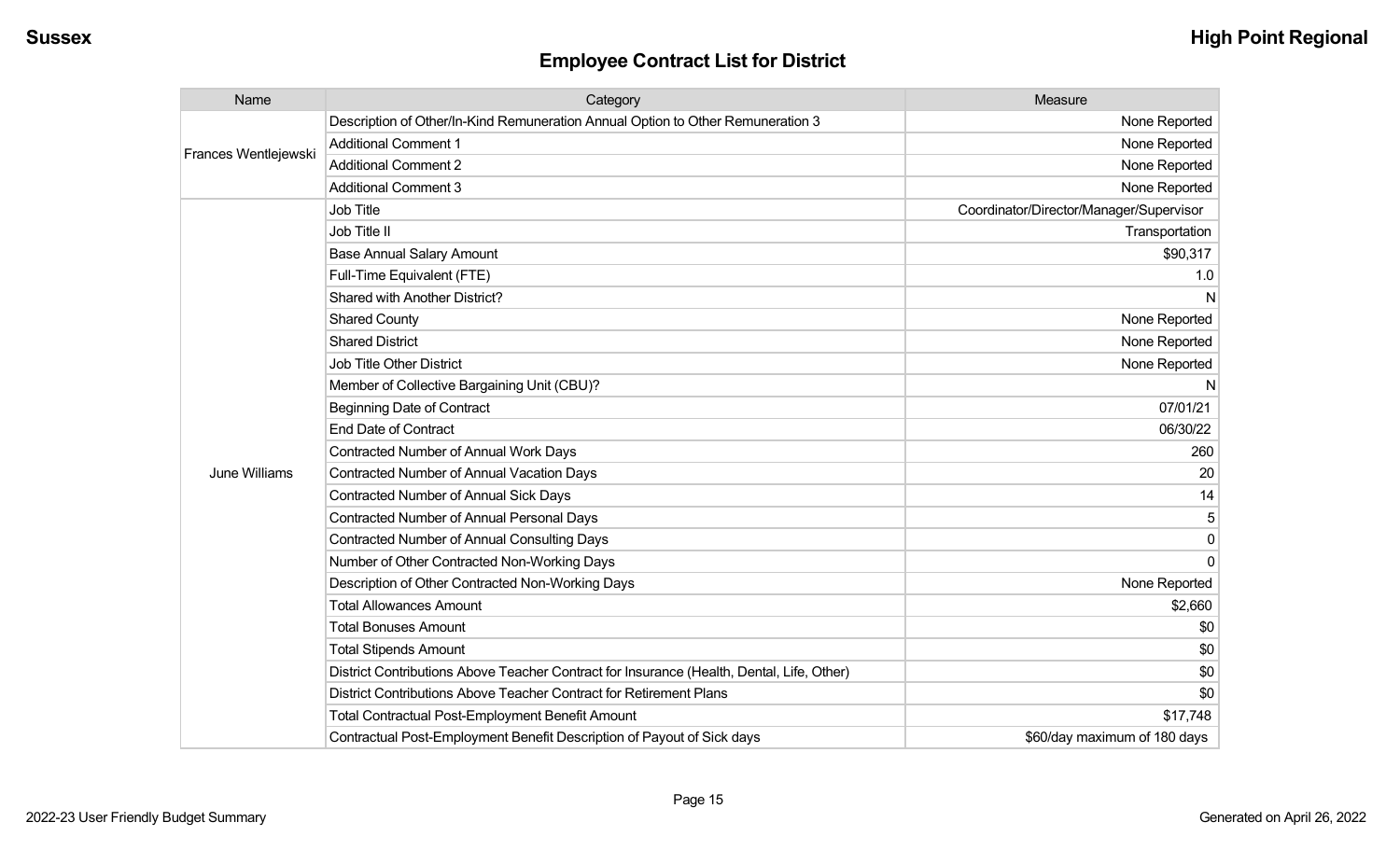| Name                | Category                                                                                 | Measure                                        |
|---------------------|------------------------------------------------------------------------------------------|------------------------------------------------|
|                     | Contractual Post-Employment Benefit Description of Payout of Vacation days               | Per diem to maximum of 20 days upon separation |
|                     | Contractual Post-Employment Benefit Description of Payout of Personal days               | No payout of personal days                     |
|                     | Contractual Post-Employment Benefit Description of Other Benefits 1                      | None Reported                                  |
|                     | Contractual Post-Employment Benefit Description of Other Benefits 2                      | None Reported                                  |
|                     | Contractual Post-Employment Benefit Description of Other Benefits 3                      | None Reported                                  |
|                     | <b>Total Other/In-Kind Remuneration Amount</b>                                           | \$0                                            |
|                     | Description of Other/In-Kind Remuneration Annual Option to Buyback Sick Time in Cash     | None Reported                                  |
| June Williams       | Description of Other/In-Kind Remuneration Annual Option to Buyback Vacation Time in Cash | None Reported                                  |
|                     | Description of Other/In-Kind Remuneration Annual Option to Buyback Personal Time in Cash | None Reported                                  |
|                     | Description of Other/In-Kind Remuneration Annual Option to Other Remuneration 1          | None Reported                                  |
|                     | Description of Other/In-Kind Remuneration Annual Option to Other Remuneration 2          | None Reported                                  |
|                     | Description of Other/In-Kind Remuneration Annual Option to Other Remuneration 3          | None Reported                                  |
|                     | <b>Additional Comment 1</b>                                                              | None Reported                                  |
|                     | <b>Additional Comment 2</b>                                                              | None Reported                                  |
|                     | <b>Additional Comment 3</b>                                                              | None Reported                                  |
|                     | Job Title                                                                                | Superintendent                                 |
|                     | Job Title II                                                                             | None Reported                                  |
|                     | <b>Base Annual Salary Amount</b>                                                         | \$195,000                                      |
|                     | Full-Time Equivalent (FTE)                                                               | 1.0                                            |
|                     | Shared with Another District?                                                            | N                                              |
|                     | <b>Shared County</b>                                                                     | None Reported                                  |
| <b>Scott Ripley</b> | <b>Shared District</b>                                                                   | None Reported                                  |
|                     | Job Title Other District                                                                 | None Reported                                  |
|                     | Member of Collective Bargaining Unit (CBU)?                                              | N                                              |
|                     | <b>Beginning Date of Contract</b>                                                        | 09/21/21                                       |
|                     | <b>End Date of Contract</b>                                                              | 06/30/26                                       |
|                     | Contracted Number of Annual Work Days                                                    | 260                                            |
|                     | <b>Contracted Number of Annual Vacation Days</b>                                         | 25                                             |
|                     | Contracted Number of Annual Sick Days                                                    | 14                                             |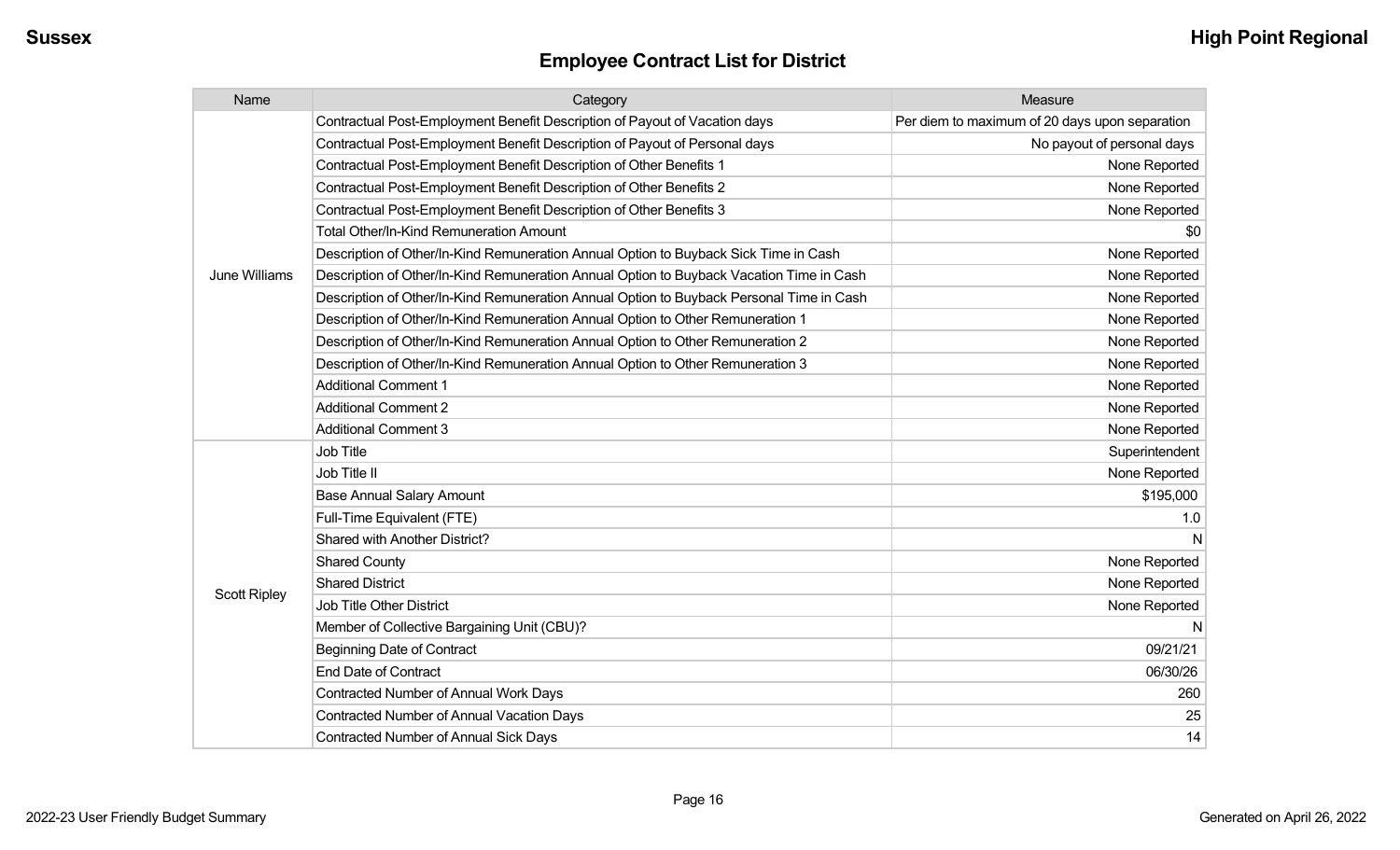| Name                | Category                                                                                  | Measure                                    |
|---------------------|-------------------------------------------------------------------------------------------|--------------------------------------------|
|                     | <b>Contracted Number of Annual Personal Days</b>                                          | 5                                          |
|                     | <b>Contracted Number of Annual Consulting Days</b>                                        | $\mathbf 0$                                |
|                     | Number of Other Contracted Non-Working Days                                               | $\mathbf 0$                                |
|                     | Description of Other Contracted Non-Working Days                                          | None Reported                              |
|                     | <b>Total Allowances Amount</b>                                                            | \$9,150                                    |
|                     | <b>Total Bonuses Amount</b>                                                               | \$0                                        |
|                     | <b>Total Stipends Amount</b>                                                              | \$0                                        |
|                     | District Contributions Above Teacher Contract for Insurance (Health, Dental, Life, Other) | \$0                                        |
|                     | District Contributions Above Teacher Contract for Retirement Plans                        | \$0                                        |
|                     | <b>Total Contractual Post-Employment Benefit Amount</b>                                   | \$60,000                                   |
|                     | Contractual Post-Employment Benefit Description of Payout of Sick days                    | \$150/day maximum 100 days upon retirement |
|                     | Contractual Post-Employment Benefit Description of Payout of Vacation days                | Maximum of 60 days at 1/260 salary         |
|                     | Contractual Post-Employment Benefit Description of Payout of Personal days                | No personal day payout                     |
| <b>Scott Ripley</b> | Contractual Post-Employment Benefit Description of Other Benefits 1                       | None Reported                              |
|                     | Contractual Post-Employment Benefit Description of Other Benefits 2                       | None Reported                              |
|                     | Contractual Post-Employment Benefit Description of Other Benefits 3                       | None Reported                              |
|                     | <b>Total Other/In-Kind Remuneration Amount</b>                                            | \$0                                        |
|                     | Description of Other/In-Kind Remuneration Annual Option to Buyback Sick Time in Cash      | None Reported                              |
|                     | Description of Other/In-Kind Remuneration Annual Option to Buyback Vacation Time in Cash  | None Reported                              |
|                     | Description of Other/In-Kind Remuneration Annual Option to Buyback Personal Time in Cash  | None Reported                              |
|                     | Description of Other/In-Kind Remuneration Annual Option to Other Remuneration 1           | None Reported                              |
|                     | Description of Other/In-Kind Remuneration Annual Option to Other Remuneration 2           | None Reported                              |
|                     | Description of Other/In-Kind Remuneration Annual Option to Other Remuneration 3           | None Reported                              |
|                     | <b>Additional Comment 1</b>                                                               | None Reported                              |
|                     | <b>Additional Comment 2</b>                                                               | None Reported                              |
|                     | <b>Additional Comment 3</b>                                                               | None Reported                              |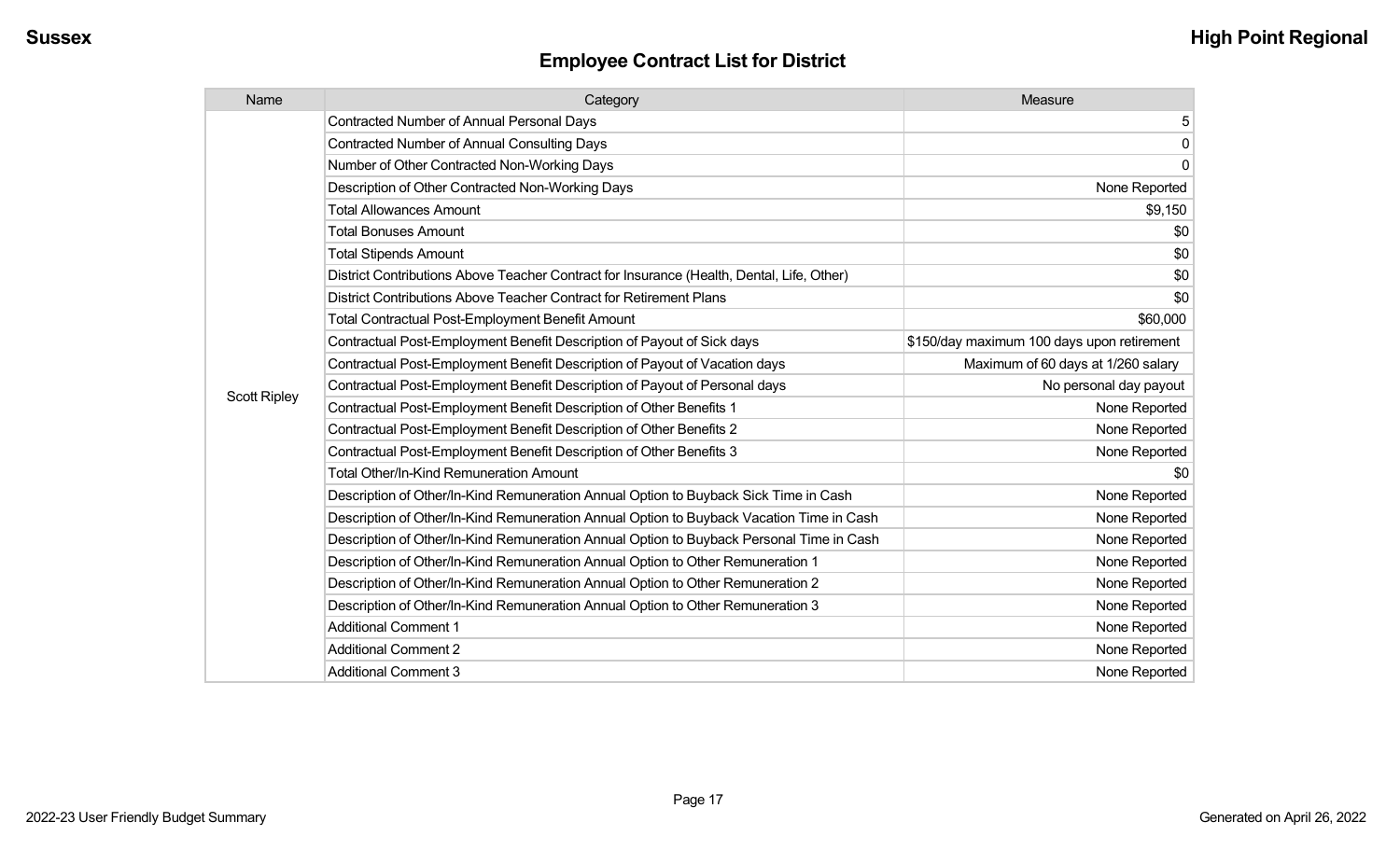| Name            | Category                                                                                  | Measure                                 |
|-----------------|-------------------------------------------------------------------------------------------|-----------------------------------------|
|                 | <b>Job Title</b>                                                                          | Coordinator/Director/Manager/Supervisor |
|                 | Job Title II                                                                              | <b>Curriculum Director</b>              |
|                 | <b>Base Annual Salary Amount</b>                                                          | \$151,760                               |
|                 | Full-Time Equivalent (FTE)                                                                | 1.0                                     |
|                 | Shared with Another District?                                                             | N                                       |
|                 | <b>Shared County</b>                                                                      | None Reported                           |
|                 | <b>Shared District</b>                                                                    | None Reported                           |
|                 | <b>Job Title Other District</b>                                                           | None Reported                           |
|                 | Member of Collective Bargaining Unit (CBU)?                                               | N                                       |
|                 | <b>Beginning Date of Contract</b>                                                         | 07/01/21                                |
|                 | <b>End Date of Contract</b>                                                               | 06/30/22                                |
|                 | <b>Contracted Number of Annual Work Days</b>                                              | 260                                     |
|                 | Contracted Number of Annual Vacation Days                                                 | 23                                      |
|                 | Contracted Number of Annual Sick Days                                                     | 14                                      |
| Seamus Campbell | Contracted Number of Annual Personal Days                                                 |                                         |
|                 | <b>Contracted Number of Annual Consulting Days</b>                                        | $\mathbf{0}$                            |
|                 | Number of Other Contracted Non-Working Days                                               | $\Omega$                                |
|                 | Description of Other Contracted Non-Working Days                                          | None Reported                           |
|                 | <b>Total Allowances Amount</b>                                                            | \$2,960                                 |
|                 | <b>Total Bonuses Amount</b>                                                               | \$0                                     |
|                 | <b>Total Stipends Amount</b>                                                              | \$0                                     |
|                 | District Contributions Above Teacher Contract for Insurance (Health, Dental, Life, Other) | \$0                                     |
|                 | District Contributions Above Teacher Contract for Retirement Plans                        | \$0                                     |
|                 | <b>Total Contractual Post-Employment Benefit Amount</b>                                   | \$30,000                                |
|                 | Contractual Post-Employment Benefit Description of Payout of Sick days                    | \$125/day maximum 120 days              |
|                 | Contractual Post-Employment Benefit Description of Payout of Vacation days                | Per diem rate maximum of \$15000        |
|                 | Contractual Post-Employment Benefit Description of Payout of Personal days                | No payout of personal days              |
|                 | Contractual Post-Employment Benefit Description of Other Benefits 1                       | None Reported                           |
|                 | Contractual Post-Employment Benefit Description of Other Benefits 2                       | None Reported                           |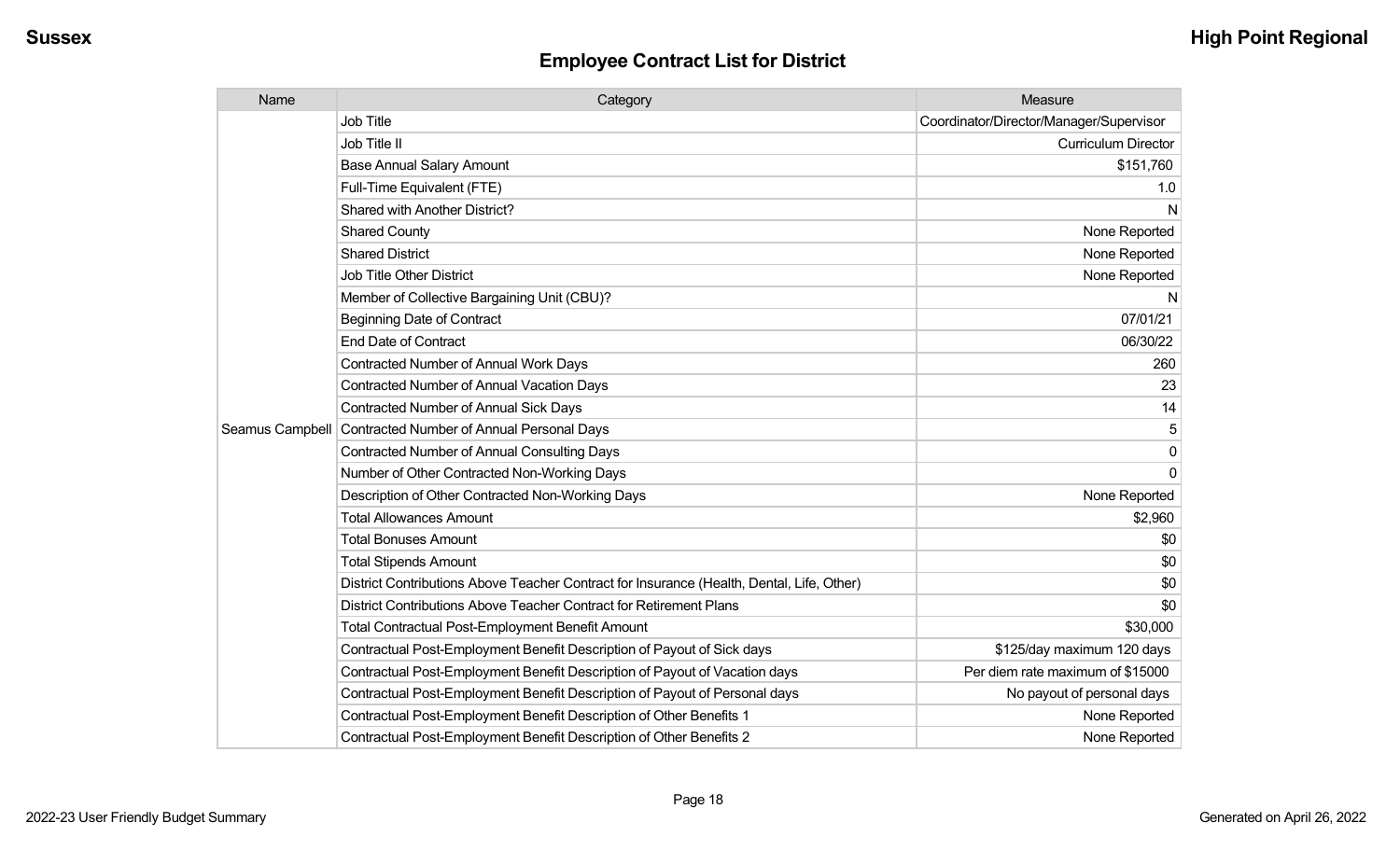| Name            | Category                                                                                 | Measure                                 |
|-----------------|------------------------------------------------------------------------------------------|-----------------------------------------|
|                 | Contractual Post-Employment Benefit Description of Other Benefits 3                      | None Reported                           |
|                 | Total Other/In-Kind Remuneration Amount                                                  | \$0                                     |
|                 | Description of Other/In-Kind Remuneration Annual Option to Buyback Sick Time in Cash     | None Reported                           |
|                 | Description of Other/In-Kind Remuneration Annual Option to Buyback Vacation Time in Cash | None Reported                           |
|                 | Description of Other/In-Kind Remuneration Annual Option to Buyback Personal Time in Cash | None Reported                           |
| Seamus Campbell | Description of Other/In-Kind Remuneration Annual Option to Other Remuneration 1          | None Reported                           |
|                 | Description of Other/In-Kind Remuneration Annual Option to Other Remuneration 2          | None Reported                           |
|                 | Description of Other/In-Kind Remuneration Annual Option to Other Remuneration 3          | None Reported                           |
|                 | <b>Additional Comment 1</b>                                                              | None Reported                           |
|                 | <b>Additional Comment 2</b>                                                              | None Reported                           |
|                 | <b>Additional Comment 3</b>                                                              | None Reported                           |
|                 | Job Title                                                                                | Coordinator/Director/Manager/Supervisor |
|                 | Job Title II                                                                             | <b>Buildings/Grounds</b>                |
|                 | <b>Base Annual Salary Amount</b>                                                         | \$86,108                                |
|                 | Full-Time Equivalent (FTE)                                                               | 1.0                                     |
|                 | Shared with Another District?                                                            | N                                       |
|                 | <b>Shared County</b>                                                                     | None Reported                           |
|                 | <b>Shared District</b>                                                                   | None Reported                           |
|                 | <b>Job Title Other District</b>                                                          | None Reported                           |
|                 | Member of Collective Bargaining Unit (CBU)?                                              | N                                       |
| Stephen McGrath | <b>Beginning Date of Contract</b>                                                        | 07/01/21                                |
|                 | <b>End Date of Contract</b>                                                              | 06/30/22                                |
|                 | <b>Contracted Number of Annual Work Days</b>                                             | 260                                     |
|                 | <b>Contracted Number of Annual Vacation Days</b>                                         | 20                                      |
|                 | Contracted Number of Annual Sick Days                                                    | 14                                      |
|                 | <b>Contracted Number of Annual Personal Days</b>                                         | 5                                       |
|                 | <b>Contracted Number of Annual Consulting Days</b>                                       | $\pmb{0}$                               |
|                 | Number of Other Contracted Non-Working Days                                              | $\mathbf 0$                             |
|                 | Description of Other Contracted Non-Working Days                                         | None Reported                           |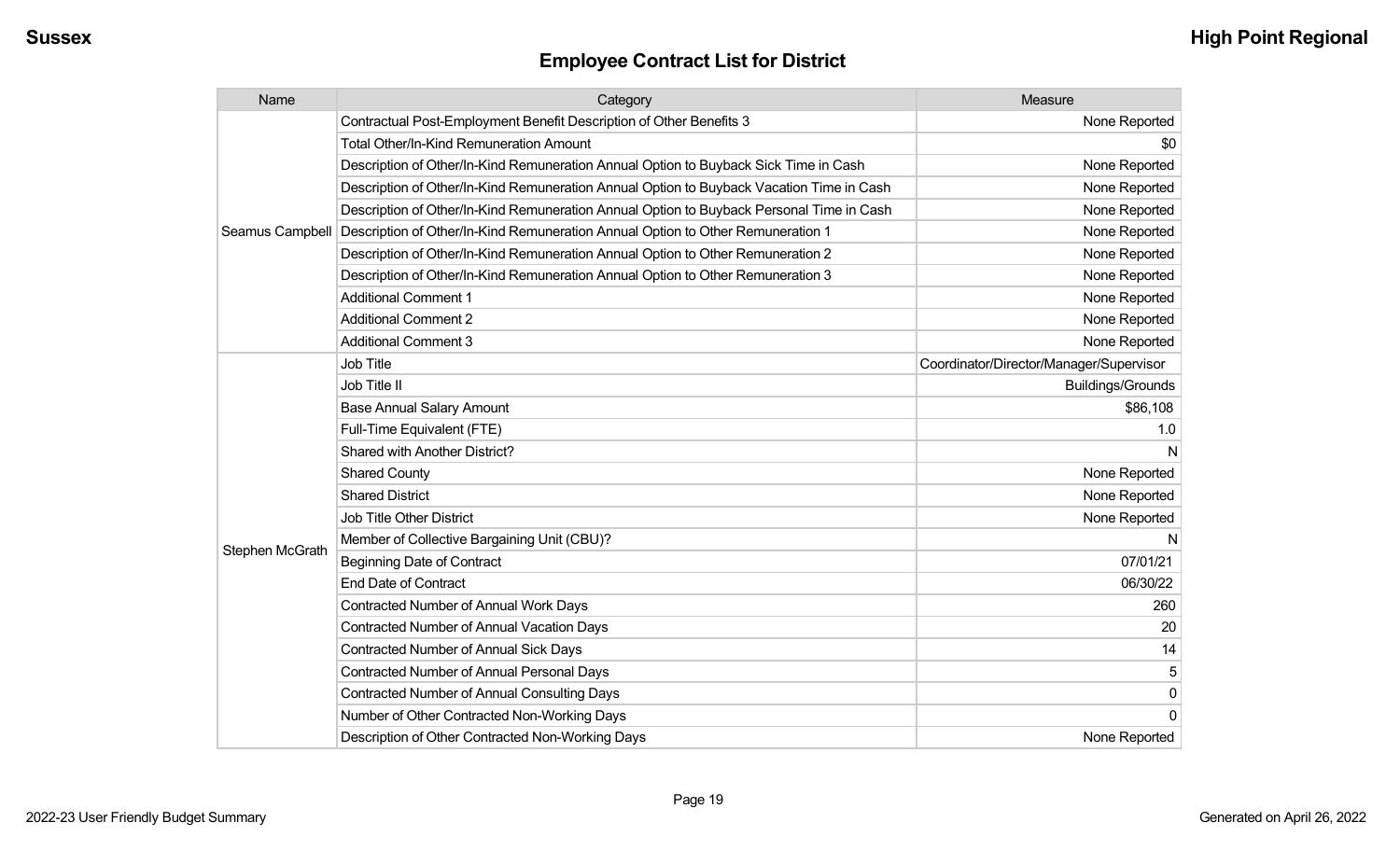| Name                | Category                                                                                  | Measure                       |
|---------------------|-------------------------------------------------------------------------------------------|-------------------------------|
|                     | <b>Total Allowances Amount</b>                                                            | \$3,650                       |
|                     | <b>Total Bonuses Amount</b>                                                               | \$0                           |
|                     | <b>Total Stipends Amount</b>                                                              | \$0                           |
|                     | District Contributions Above Teacher Contract for Insurance (Health, Dental, Life, Other) | \$0                           |
|                     | District Contributions Above Teacher Contract for Retirement Plans                        | \$0                           |
|                     | Total Contractual Post-Employment Benefit Amount                                          | \$22,819                      |
|                     | Contractual Post-Employment Benefit Description of Payout of Sick days                    | \$85/day maximum of 175 days  |
|                     | Contractual Post-Employment Benefit Description of Payout of Vacation days                | Per diem upon separation      |
|                     | Contractual Post-Employment Benefit Description of Payout of Personal days                | No payout of personal days    |
|                     | Contractual Post-Employment Benefit Description of Other Benefits 1                       | None Reported                 |
| Stephen McGrath     | Contractual Post-Employment Benefit Description of Other Benefits 2                       | None Reported                 |
|                     | Contractual Post-Employment Benefit Description of Other Benefits 3                       | None Reported                 |
|                     | Total Other/In-Kind Remuneration Amount                                                   | \$0                           |
|                     | Description of Other/In-Kind Remuneration Annual Option to Buyback Sick Time in Cash      | None Reported                 |
|                     | Description of Other/In-Kind Remuneration Annual Option to Buyback Vacation Time in Cash  | None Reported                 |
|                     | Description of Other/In-Kind Remuneration Annual Option to Buyback Personal Time in Cash  | None Reported                 |
|                     | Description of Other/In-Kind Remuneration Annual Option to Other Remuneration 1           | None Reported                 |
|                     | Description of Other/In-Kind Remuneration Annual Option to Other Remuneration 2           | None Reported                 |
|                     | Description of Other/In-Kind Remuneration Annual Option to Other Remuneration 3           | None Reported                 |
|                     | <b>Additional Comment 1</b>                                                               | None Reported                 |
|                     | <b>Additional Comment 2</b>                                                               | None Reported                 |
|                     | <b>Additional Comment 3</b>                                                               | None Reported                 |
|                     | <b>Job Title</b>                                                                          | <b>Business Administrator</b> |
|                     | Job Title II                                                                              | <b>Board Secretary</b>        |
|                     | <b>Base Annual Salary Amount</b>                                                          | \$138,535                     |
| <b>Tina Palecek</b> | Full-Time Equivalent (FTE)                                                                | 1.0                           |
|                     | Shared with Another District?                                                             | N                             |
|                     | <b>Shared County</b>                                                                      | None Reported                 |
|                     | <b>Shared District</b>                                                                    | None Reported                 |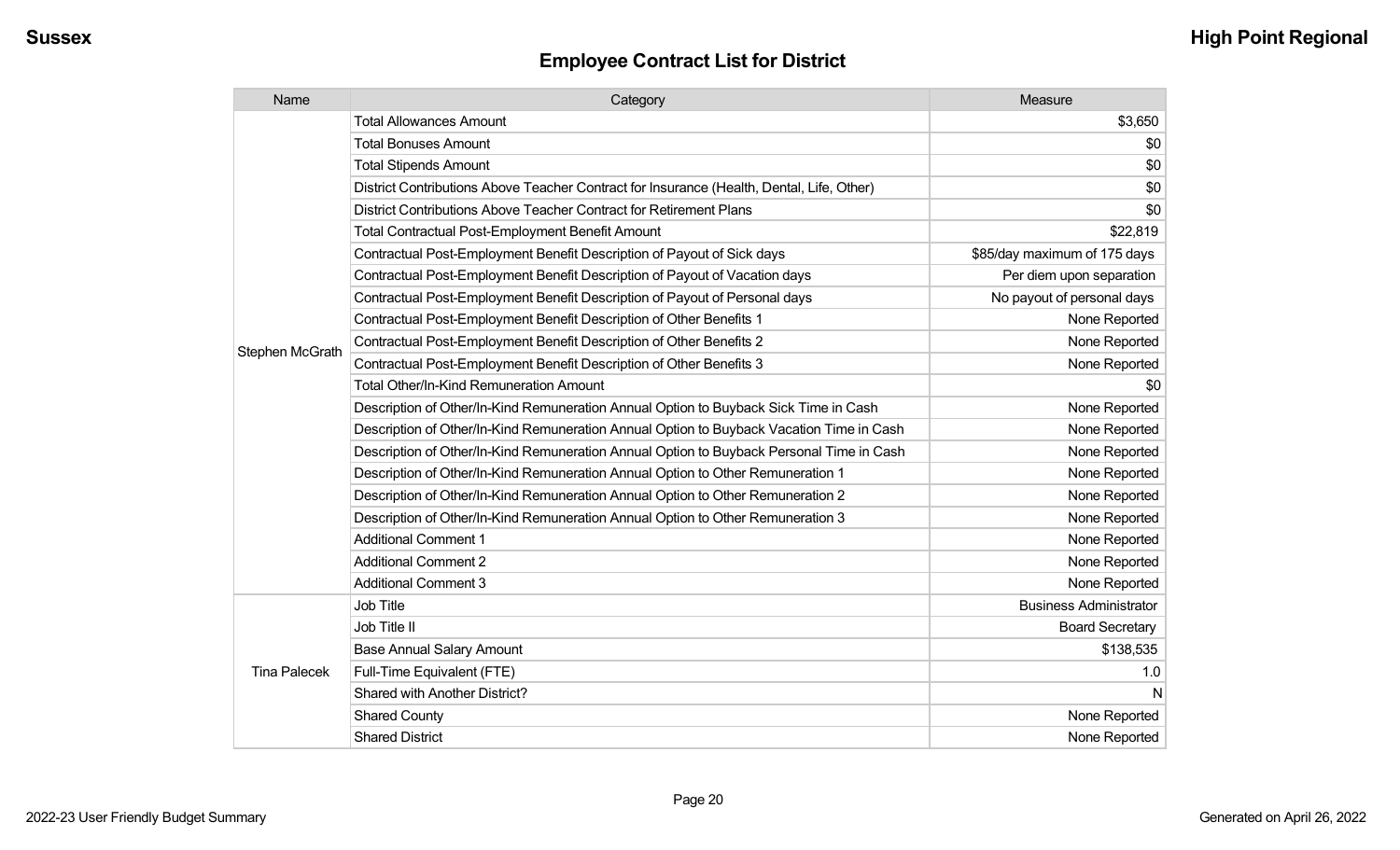| Name                | Category                                                                                  | Measure                              |
|---------------------|-------------------------------------------------------------------------------------------|--------------------------------------|
|                     | <b>Job Title Other District</b>                                                           | None Reported                        |
|                     | Member of Collective Bargaining Unit (CBU)?                                               | N                                    |
|                     | <b>Beginning Date of Contract</b>                                                         | 07/01/21                             |
|                     | <b>End Date of Contract</b>                                                               | 06/30/22                             |
|                     | <b>Contracted Number of Annual Work Days</b>                                              | 260                                  |
|                     | Contracted Number of Annual Vacation Days                                                 | 24                                   |
|                     | <b>Contracted Number of Annual Sick Days</b>                                              | 14                                   |
|                     | Contracted Number of Annual Personal Days                                                 | 5                                    |
|                     | Contracted Number of Annual Consulting Days                                               | 0                                    |
|                     | Number of Other Contracted Non-Working Days                                               | 0                                    |
|                     | Description of Other Contracted Non-Working Days                                          | None Reported                        |
|                     | <b>Total Allowances Amount</b>                                                            | \$3,650                              |
|                     | <b>Total Bonuses Amount</b>                                                               | \$0                                  |
|                     | <b>Total Stipends Amount</b>                                                              | \$0                                  |
| <b>Tina Palecek</b> | District Contributions Above Teacher Contract for Insurance (Health, Dental, Life, Other) | \$0                                  |
|                     | District Contributions Above Teacher Contract for Retirement Plans                        | \$0                                  |
|                     | <b>Total Contractual Post-Employment Benefit Amount</b>                                   | \$30,000                             |
|                     | Contractual Post-Employment Benefit Description of Payout of Sick days                    | \$125/day for maximum of 120 days    |
|                     | Contractual Post-Employment Benefit Description of Payout of Vacation days                | Per diem rate not to exceed \$15,000 |
|                     | Contractual Post-Employment Benefit Description of Payout of Personal days                | No payout of personal days           |
|                     | Contractual Post-Employment Benefit Description of Other Benefits 1                       | None Reported                        |
|                     | Contractual Post-Employment Benefit Description of Other Benefits 2                       | None Reported                        |
|                     | Contractual Post-Employment Benefit Description of Other Benefits 3                       | None Reported                        |
|                     | Total Other/In-Kind Remuneration Amount                                                   | \$0                                  |
|                     | Description of Other/In-Kind Remuneration Annual Option to Buyback Sick Time in Cash      | None Reported                        |
|                     | Description of Other/In-Kind Remuneration Annual Option to Buyback Vacation Time in Cash  | None Reported                        |
|                     | Description of Other/In-Kind Remuneration Annual Option to Buyback Personal Time in Cash  | None Reported                        |
|                     | Description of Other/In-Kind Remuneration Annual Option to Other Remuneration 1           | None Reported                        |
|                     | Description of Other/In-Kind Remuneration Annual Option to Other Remuneration 2           | None Reported                        |